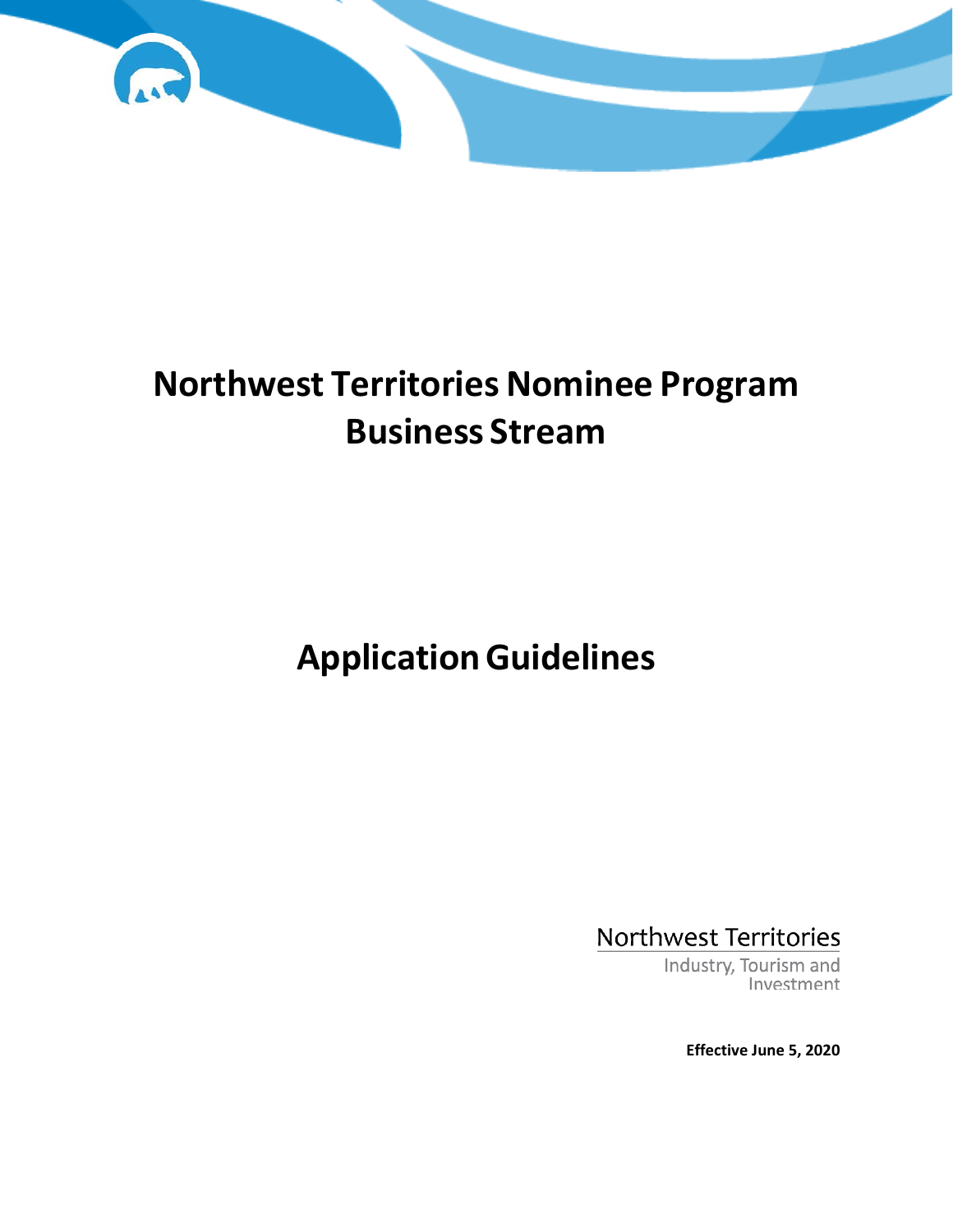## Effective June 5, 2020

| <b>Table of Contents</b> |  |
|--------------------------|--|
|--------------------------|--|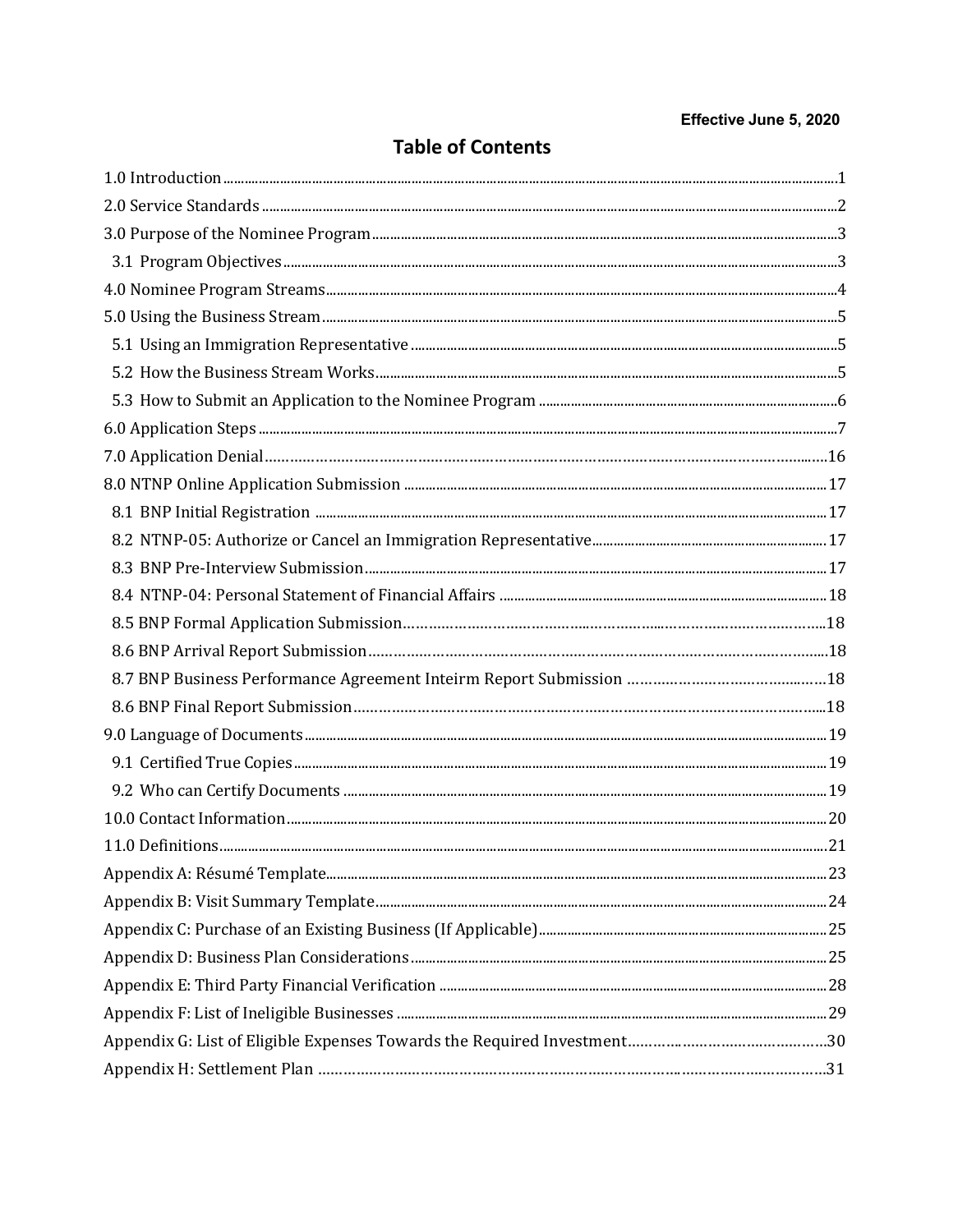# <span id="page-2-0"></span>**1.0 Introduction**

The Canada-Northwest Territories Agreement on Territorial Nominees establishes the Northwest Territories Nominee Program (the "Nominee Program" or "NTNP"), a process that provides eligible Foreign Nationals a pathway to becoming permanent Canadianresidents.

There are two streams within the Nominee Program; the Business Stream and the Employer Driven Stream. The Department of Industry, Tourism and Investment is responsible for administering the Business Stream of the Nominee Program.

The Business Stream of the Nominee Program is designed to attract entrepreneurs with business expertise and investment capital to settle in the Northwest Territories and enhance the economic environment of the Northwest Territories by purchasing or starting a business.

Immigration into Canada is a shared responsibility between the Government of Canada and the Government of the Northwest Territories, whereby:

• The Government of Canada has sole responsibility for determining, nationally and for provinces and territories, who is admitted to Canada, Immigration Classes, and annual immigration levels.

The Government of the Northwest Territories and the Government of Canada's Immigration, Refugees and Citizenship Canada entered into the first Canada-Northwest Territories Agreement on Territorial Nominees in 2009. It was recently renewed for the second time in 2018 for five additional years. The Agreement allows the Government of the Northwest Territories to nominate Foreign Nationals for Permanent Residency within the Northwest Territories.

These application guidelines are for the Business Stream only and outline information and eligibility criteria required for prospective applicants to apply under the Nominee Program's Business Stream.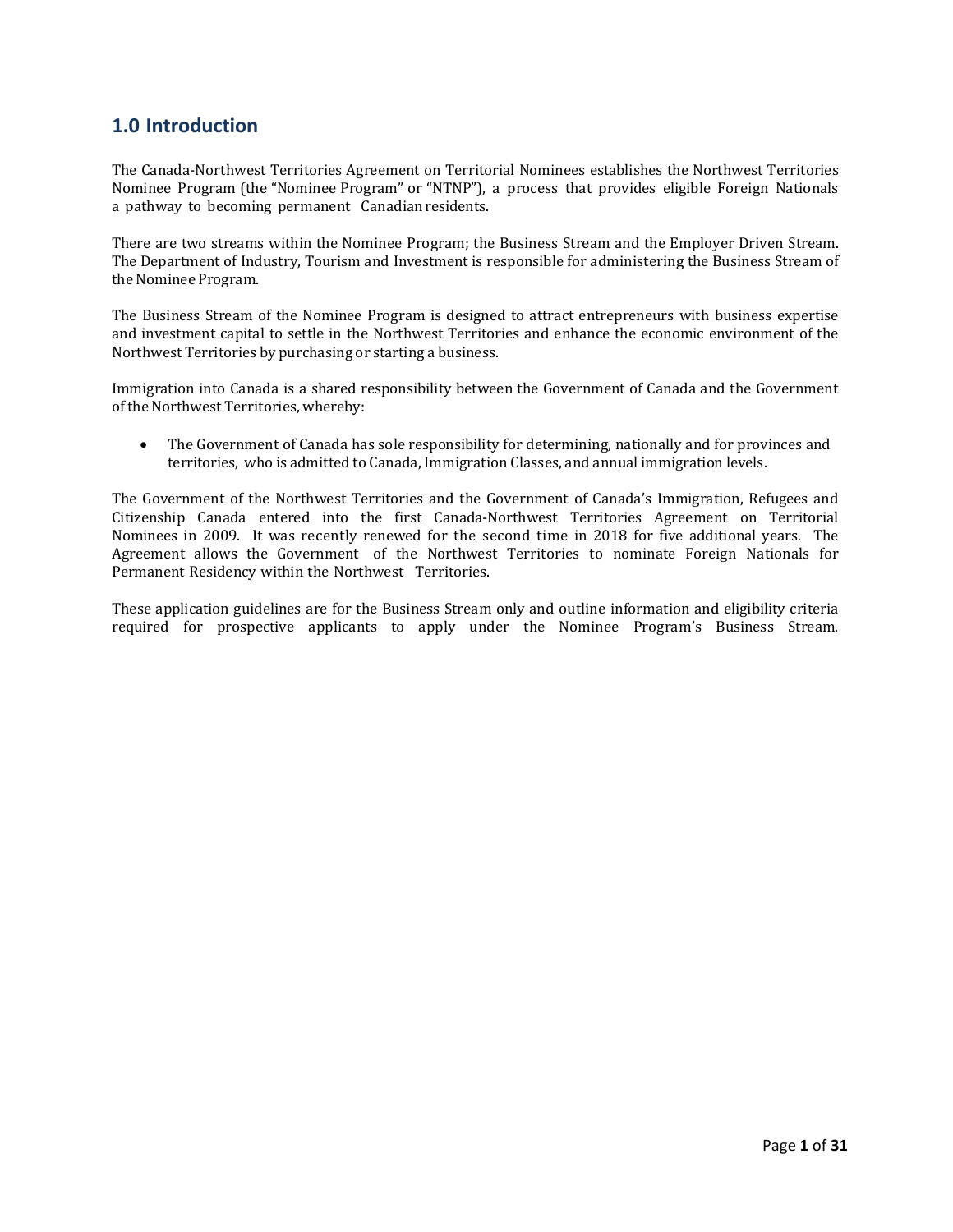# <span id="page-3-0"></span>**2.0 Service Standards**

The Nominee Program staff will:

- Provide quality and professional service;
- Except where time frames are expressly noted in these guidelines, endeavour to respond to inquiries within fifteen (15) business days;
- Endeavour to process complete applications within twelve (12) weeks of receipt of all required information and documentation; and
- Provide follow-up, as appropriate, to facilitate processing of applications.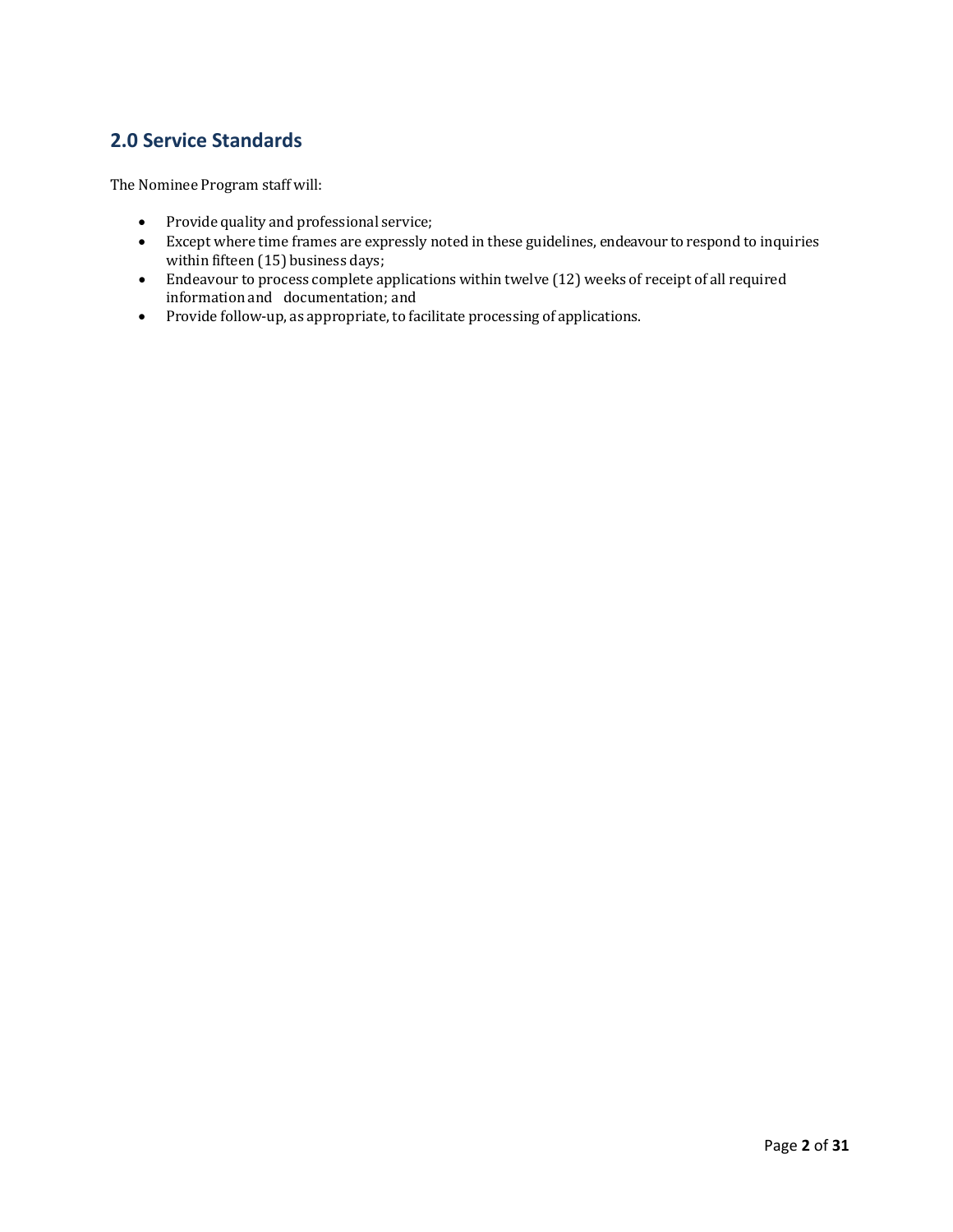# <span id="page-4-0"></span>**3.0 Purpose of the Nominee Program**

The purpose of the Nominee Program is to fill identified labour shortages and business investment needs in the Northwest Territories through employment and immigration of Foreign Nationals to Canada.

# <span id="page-4-1"></span>**3.1 Program Objectives**

The Nominee Program is designed to support the immigration of Foreign Nationals who contribute to the economic development and success of the Northwest Territories and who are interested in immigrating to the Northwest Territories.

The Nominee Program has the following four core objectives:

- to support territorial employers to fill labour shortages when there are no qualified Canadians available;
- to encourage direct investment in the economy and businesses of the Northwest Territories;
- to strengthen the Northwest Territories' ability to enhance the economic benefits of immigration to the territory; and
- to nominate eligible Foreign Nationals for Permanent Residency in Canada.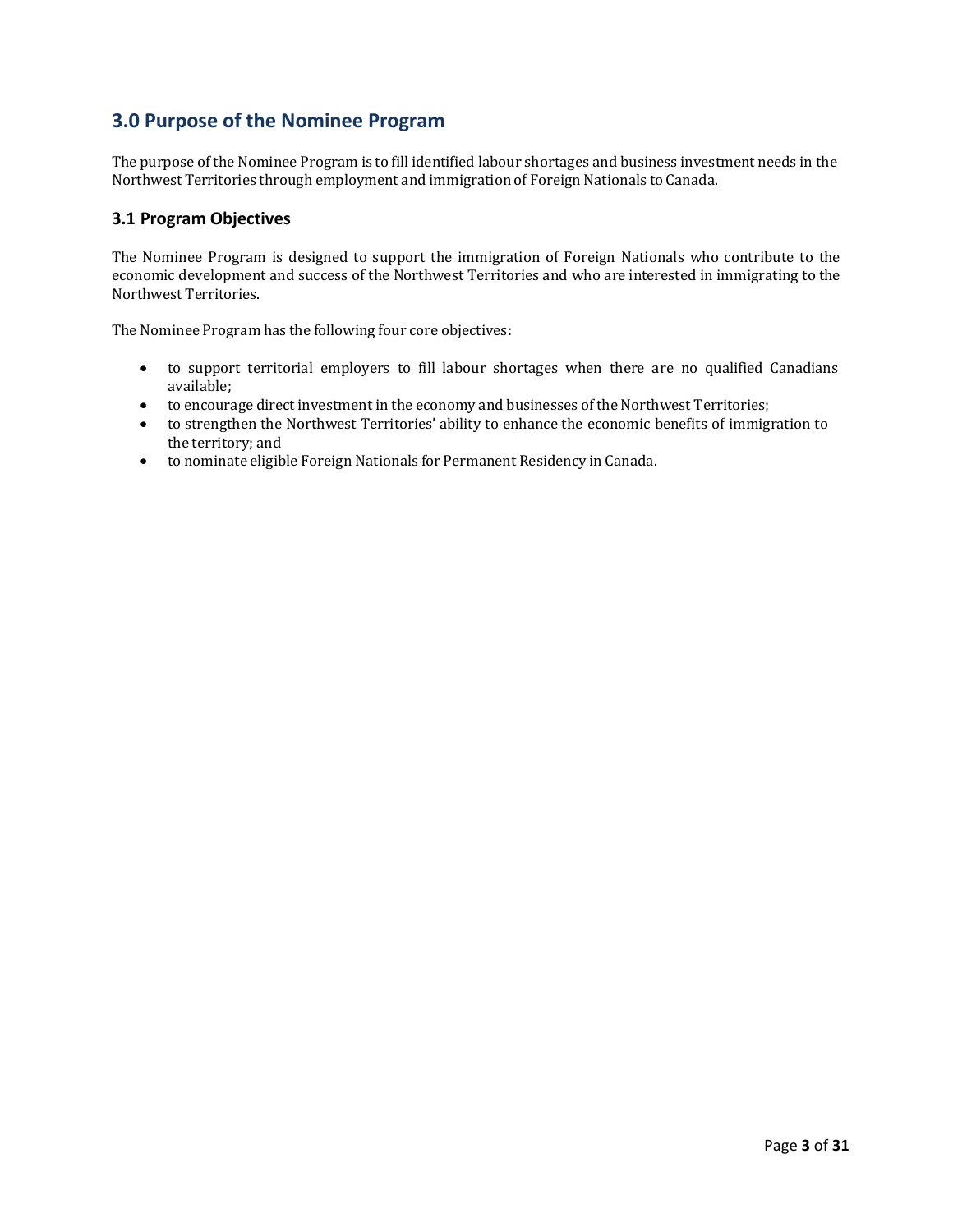# <span id="page-5-0"></span>**4.0 Nominee Program Streams**

The Nominee Program has two distinct program streams:

#### **Business Stream**

The Business Stream assists Foreign Nationals who have the ability to establish, purchase, or invest in an existing business, selected primarily on the basis of its ability to provide economic benefit to the Territory and create jobs for the Foreign National and other Canadians. The Business Stream of the Nominee Program is administered by the Department of Industry, Tourism and Investment.

#### **PLEASENOTE THAT PROGRAM CRITERIA MAY CHANGE WITHOUT NOTICE**

For applicants to the Business Stream, the Nominee Program will assess applications according to the criteria in the application guidelines, posted on the Northwest Territories immigration website, at the time the Nominee Program has formally invited the applicant, in writing, to apply.

To check if you have the most up-to-date application guidelines, please visit:

<http://www.immigratenwt.ca/invest-northwest-territories>

*Please note: these application guidelines cover the Business Stream only.*

#### **Employer Driven Streams**

The Employer Driven streams of the Nominee Program support employers to recruit and retain Foreign Nationals who possess the skills and experience required by an employer and who meet program eligibility criteria, when there are no qualified Canadians or permanent residents available. The following programs:

- 1. critical impact workers;<br>2. skilled workers: and
- 2. skilled workers; and<br>3. express entry system
- express entry system for skilled workers;

are delivered by the Department of Education, Culture, and Employment; for more information on applying to these programs, please visit [www.ece.gov.nt.ca](http://www.ece.gov.nt.ca/) or [www.immigratenwt.ca.](http://www.immigratenwt.ca/)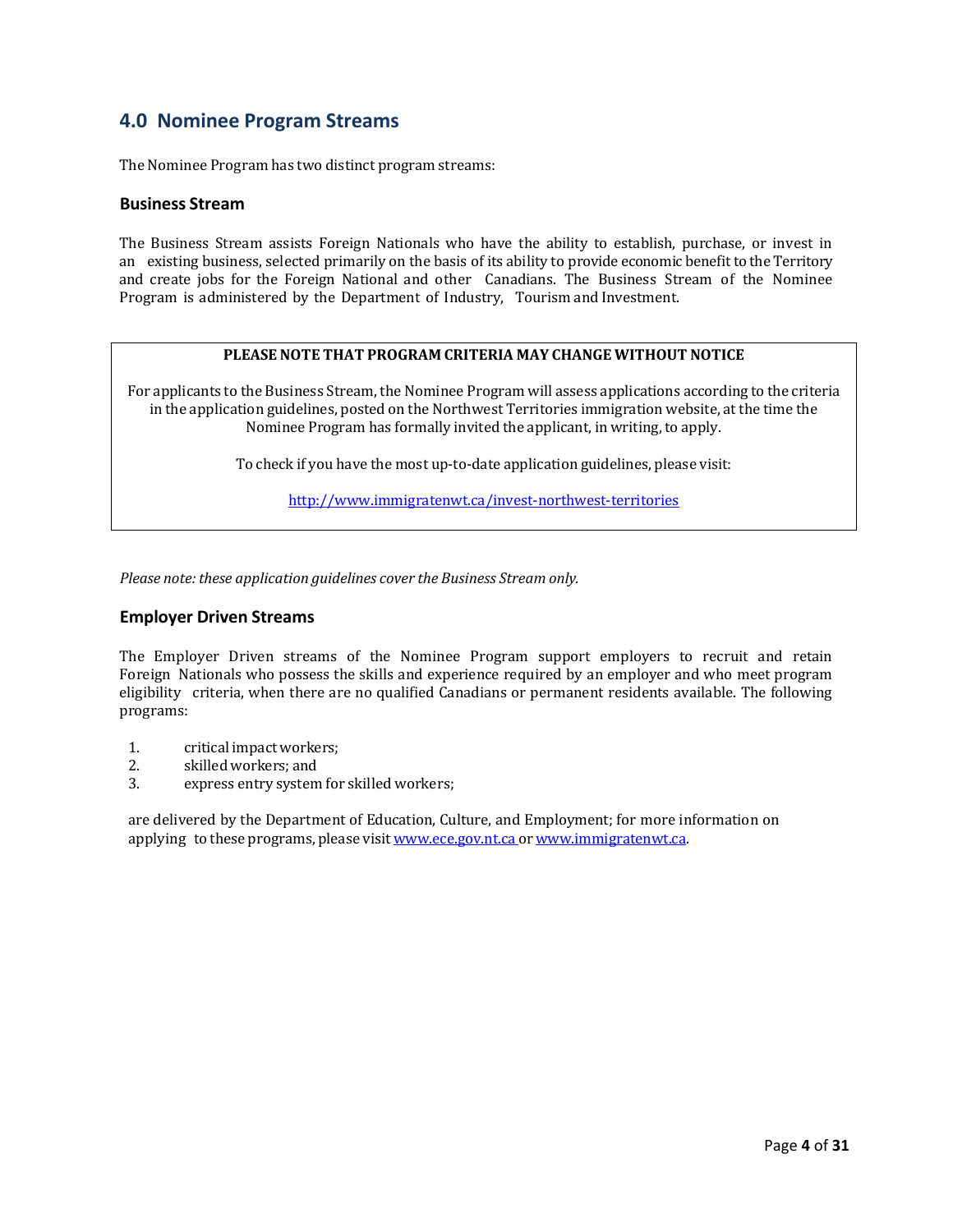# <span id="page-6-1"></span><span id="page-6-0"></span>**5.0 Using the Business Stream**

### **5.1 Using an Immigration Representative**

**Prospective applicants do not need to hire or use an Immigration Representative to apply to the Nominee Program. Using an Immigration Representative will not secure special attention or guarantee approval.**

Nominee Program applicants may choose to engage the services of an immigration consultant, however, the Nominee Program does not engage the services of any immigration agencies or representatives in any jurisdictions. No immigration consultant has been or will be allocated a quota under this program.

#### **Use of a Paid Immigration Representative**

If a paid Immigration Representative is used to conduct business on behalf of the prospective applicant, the Immigration Representative must be:

- An immigration consultant who is a member in good standing of the Immigration Consultants of Canada Regulatory Council(ICCRC);
- A lawyer or paralegal who is a member in good standing of a Canadian Law Society or a student-atlaw under their supervision; or
- A notary public who is a member in good standing of the Chambre des notaires du Québec or a student-at-lawunder their supervision.

**WARNING:** Payment to an Immigration Representative who is not regulated as described above is strongly discouraged. Prospective applicants are encouraged to learn about possible immigration fraud and scams. Information is available here:

#### [www.cic.gc.ca/english/information/protection/fraud/](http://www.cic.gc.ca/english/information/protection/fraud/)

#### **Use of an Unpaid Immigration Representative**

You can also use the services of an unpaid Immigration Representative, such as a family member, friend, or a member of a non-governmental or religious organization, to act on your behalf.

The Nominee Program only considers an Immigration Representative to be unpaid if they do not charge fees or receive any other compensation or benefit for providing immigration advice or related services.

#### <span id="page-6-2"></span>**5.2 How the Business Stream Works**

Interested applicants need to start with a working business concept that will bring economic benefit and jobs to the Territory and a desire to move to the Northwest Territories of Canada. The prospective applicant must meet the requirements and criteria as set out in these guidelines and submit a complete online application and business plan for review and possible acceptance by the Department of Industry, Tourism and Investment. The review may involve other government departments and agencies as necessary. Once a prospective applicant is accepted and the business plan is implemented in the Northwest Territories, a nomination certificate will be issued and the applicant may commence the process of applying for Permanent Residency in Canada.

The application and assessment process follows these steps:

- 1. Self-assessment and initial investigations;
- 2. Further investigations and face-to-face interview(s); (Initial Registration and Pre-Interview Submissions on an online NTNP account)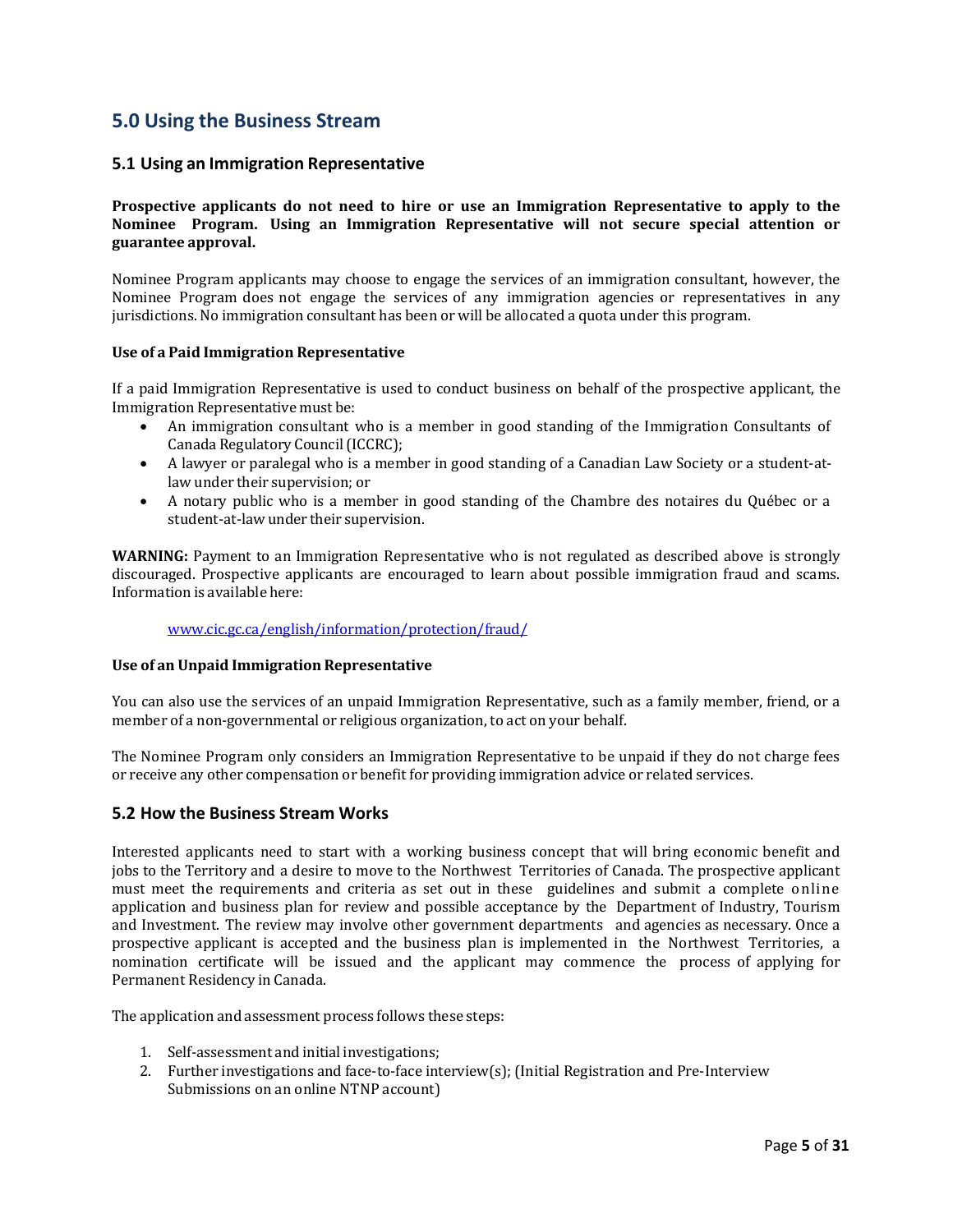Upon invitation to apply:

- 3. Formal application;(Formal Application Submission on an online NTNP account)
- 4. Application review;

If approved:

- 5. Approval and the Business Performance Agreement;
- 6. Developing the business (Arrival Report and Business Performance Agreement Interim Report Submissions on an online NTNP account); and
- 7. Nomination (Final Report Submission on an online NTNP account).

**Prospective applicants must take into consideration that the Department of Industry, Tourism and Investment reserves the right to deny an application, at any step in the application process, when it determines that a prospective applicant is, for any reason, ineligible. Prospective applicants must also be aware that decisions on applications are final and there is no appeal process.** 

#### <span id="page-7-0"></span>**5.3 How to Submit an Application to the Nominee Program**

All prospective applicants must create an online account at <https://ntnp.immigratenwt.ca/> to submit their application. Unless otherwise agreed upon by NTNP staff, applications will not be accepted by e-mail, mail or fax.

Only completed applications will be assessed.

Prospective applicants can contact the Nominee Program by phone or e-mail at:

- Toll Free Number: 1-855-440-5450
- E-mail: immigration@gov.nt.ca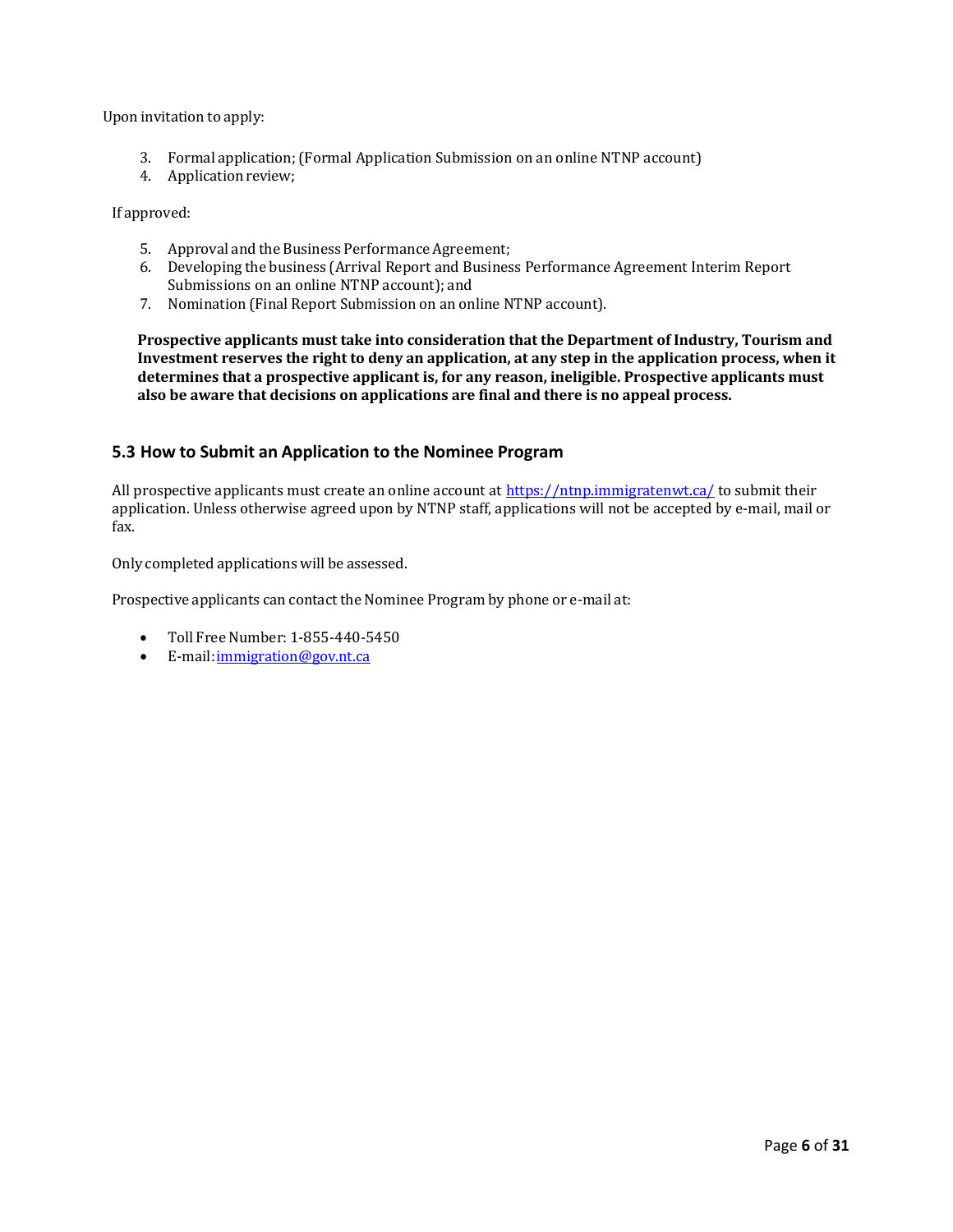# <span id="page-8-0"></span>**6.0 Application Steps**

### **Step 1**: Self-Assessment and Initial Investigations

For the prospective applicant, self-assessment should begin with a review of the information below in the *Eligibility Criteria for the Business Stream* section of these guidelines to determine if they meet the financial and other criteria. Prospective applicants will also be required to confirm they meet the minimum eligibility criteria when completing the Initial Registration section of their NTNP online account.

#### *Eligibility Criteria for the Business Stream*

The Business Stream will be of interest to entrepreneurs and owner/operators of businesses who want to immigrate to, and establish business operations in, the Northwest Territories. Prospective applicants from all economic sectors are eligible for this stream.

Business concepts will be considered a priority if they involve a project that is new and innovative to the Northwest Territories or if the project would generate significant benefits to the Northwest Territories both in terms of investment and job creation.

The prospective applicant must:

- Invest:
	- $\circ$  A minimum of \$300,000 CDN equity\* into starting or buying a business within the corporate boundaries of Yellowknife, Northwest Territories; or
	- $\circ$  A minimum of \$150,000 CDN equity\* into starting or buying a business outside of the corporate boundaries of Yellowknife,Northwest Territories.
- Have a personal net worth\*\* of:
	- o At least \$500,000 CDN if starting or buying a business within the corporate boundaries of Yellowknife, Northwest Territories; or
	- o At least \$250,000 CDN if starting or buying a business outside the corporate boundaries of Yellowknife,NorthwestTerritories.
- Demonstrate that they own at least one-third (33.3%) of the business they are starting or buying:
	- Where your personal equity investment is at least  $$1,000,000$  you may own less than one-third (33.3%) of the business pursuant to the *Immigration and Refugee Protection Regulations,* section 87(6)(b)(ii).
- Demonstrate that they have achieved a level of proficiency of 4 against the Canadian Language Benchmark (CLB 4) in English or the equivalent language level against the Niveaux de competence linquistique Canadiens (NCLC) in French upon application.
- Please note that the Nominee Program will only accept test results from the International English Language Testing System (IELTS) or the Canadian English Language Proficiency Index Program (CELPIP) if submitting results in English, and the Test d'évaluation de français (TEF) if submitting results in French. Test results must be no older than two (2) years at the time of application.
- Demonstrate reasonable knowledge and understanding of the Northwest Territories and its economy;
- Demonstrate reasonable communication skills appropriate to conduct business in the Northwest Territories and to integrate into the local community;
- Have the necessary experience and education to successfully implement the business plan;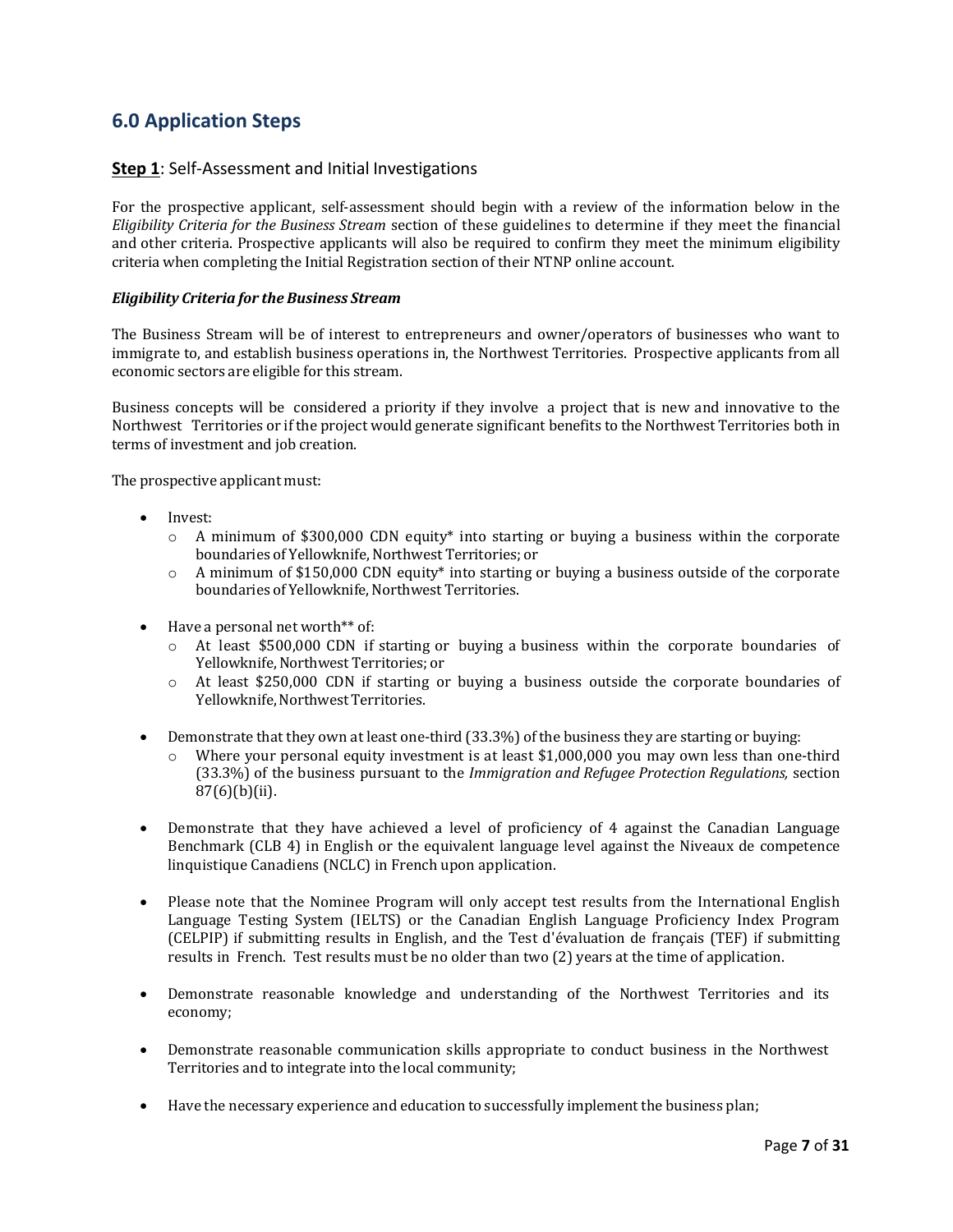- Demonstrate sufficient financial resources to start and operate a business and support themselves and any dependents for the duration of the applicant's Business Performance Agreement;
- Not have an active application with any other provincial or territorial nominee program;
- Not have an active application with any other stream of the Nominee Program in the Northwest Territories; and
- Not be a Refugee Claimant.

\* Please see *Appendix G: List of Eligible Expenses* to see a listing of eligible investments.

\*\* Net worth must be verified by a Financial Service Provider (see *Appendix E: Third Party Financial Verification*).

#### **LANGUAGETESTING**

To obtain an objective assessment of language ability prior to embarking on the application process, a prospective applicant may wish to take an English language test demonstrating they have attained a proficiency level of 4 against the Canadian Language Benchmark (CLB) in English or the equivalent language level against the Niveaux de compétence linguistique Canadiens (NCLC) in French.

If a prospective applicant believes that they meet these criteria then the prospective applicant is encouraged to register for an NTNP online account and complete the Initial Registration submission. In addition, the prospective applicant should begin to develop a working business concept and to spend time learning about the Northwest Territories, its people, its communities and its economy.

A working business concept can be anything from identifying a business opportunity for purchase to preparation of a full-scale business plan for a new business. It is up to the prospective applicant to determine the scope of work they are willing to invest in their working business concept prior to undertaking the next steps in the process. For more information about which businesses are not permitted under the Nominee Program Business Stream, please refer to *Appendix F: List of Ineligible Businesses*.

If a prospective applicant wishes to purchase an existing business, the business must have been in continuous operation by the same owner for the previous three (3) years. The number of jobs in the business and the wages associated with those jobs cannot be lowered when the business is purchased. For more information, please see *Appendix C: Purchase of an Existing Business.*

The Nominee Program discourages prospective applicants from making any investment or financial commitment prior to entering into a Business Performance Agreement with the Nominee Program. Any investment made prior to signing a Business Performance Agreement and obtaining a valid work permit will not be recognized towards the required investment of a minimum of \$300,000 CDN equity into starting or buying a business within the corporate boundaries of Yellowknife, Northwest Territories; or a minimum of \$150,000 CDN equity into starting or buying a business outside of the corporate boundaries of Yellowknife, Northwest Territories.

## **Step 2**: Further Investigations and Face-to-Face Interview(s)

Prior to being invited by Nominee Program staff to submit an application, prospective applicants are required to make at least one (1) business trip to the Northwest Territories, at the prospective applicant's own cost. The purpose of the trip is to gain knowledge of the Northwest Territories business environment and what is required to turn a working business concept into a business plan.

The business trip must be for a minimum of four (4) full business days to the location of the business being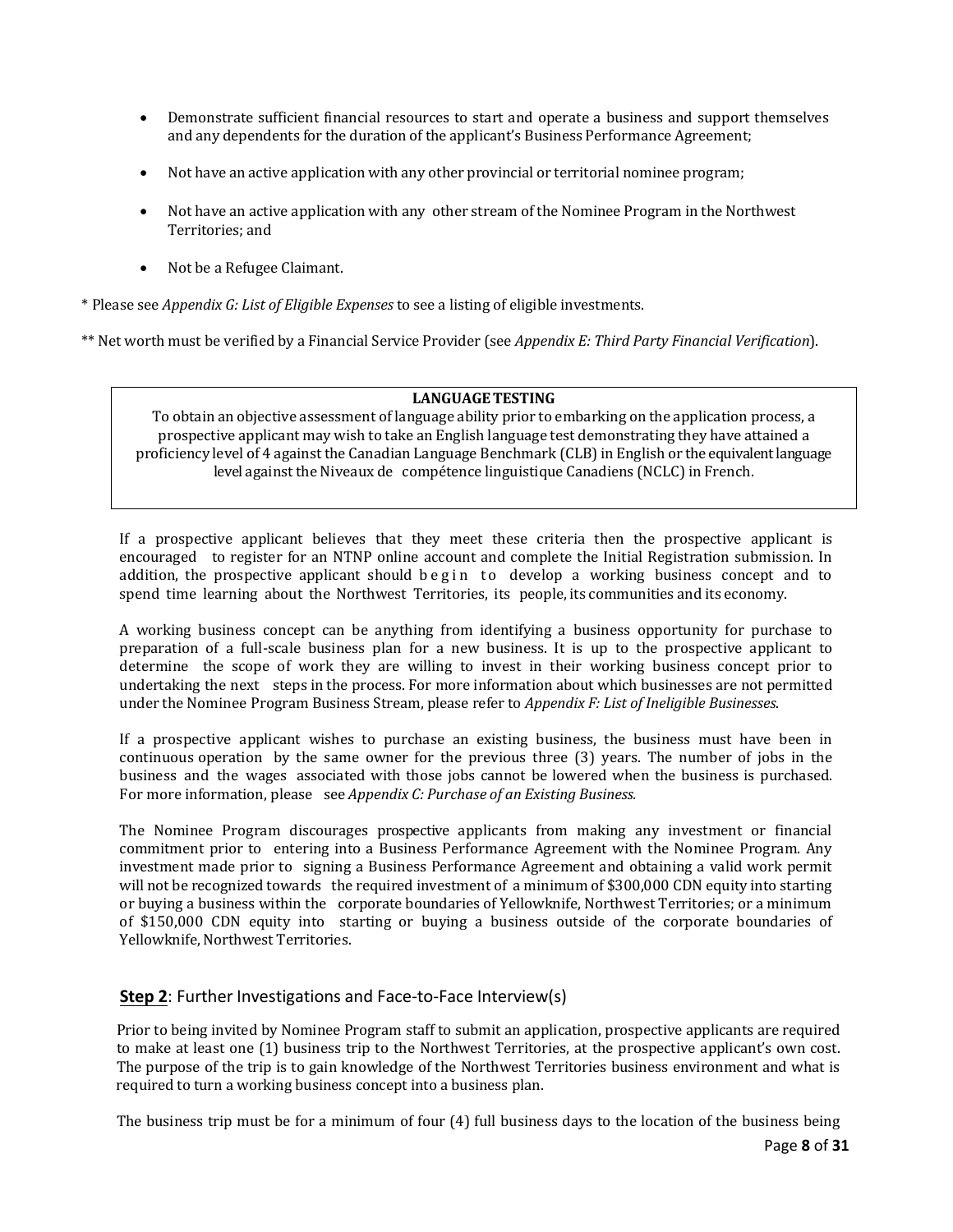proposed. Travel days (those to and from the Northwest Territories), interview day(s) and statutory holidays do not count towards those four days.

Once the business trip has been made, prospective applicants are required to participate in one (1) or more face-to-face interviews with Business Stream Nominee Program staff at the Regional Centre located closest to the place of the proposed business.

Where possible, interviews can be scheduled for the next business day directly following the completion of the business trip requirement. The proposed business concept that will be discussed during the interview must be briefly summarized and submitted in the online Pre-Interview submission at least twenty four (24) hours prior to the interview. If a prospective applicant submits their online Pre-Interview Submission before their business concept summary is ready, they may submit it via email to NTNP staff at least twenty four (24) hours prior to the interview.

While Nominee Program staff will try to accommodate the needs of prospective applicants in regards to the business trip and interview requirements, scheduling of interviews is at the discretion of the Nominee Program and prospective applicants must plan accordingly.

To request and schedule an interview, please complete the Initial Registration submission in your online NTNP account. Prospective applicants must make interview requests a minimum of two (2) weeks prior to the desired interview date. Once your submission is received, NTNP staff will review the requested dates for the exploratory visit and in-person interview and send a confirmation email if they are able to accommodate the request. If a prospective applicant requires translation services during the time of their interview, they are to make the request in writing (via e-mail) at the time of receiving confirmation of their interview date from NTNP staff.

**Where a prospective applicant is proposing to invest in an existing business in the Northwest Territories, the owner of the business must also participate in a separate interview with Nominee Program staff. Please ensure that all contact information for the proposed partner is provided in the Pre-Interview Submission.** 

#### **Please note that interviews will not be scheduled on statutory holidays or for any dates commencing the third week of December to the end of the second week of January.**

Prospective applicants must complete the Pre-Interview Submission on their online NTNP account a minimum of one (1) week prior to the first interview. In the Pre-Interview Submission, prospective applicants will need to upload the following document:

• IELTS or CELPIP test results confirming the prospective applicant has achieved a level 4 against the CLB or the equivalent language level against the NCLC.

The purpose of the interview(s) is to review the prospective applicant's working business concept, assess their knowledge of the Northwest Territories, and assess their business and communication skills. The prospective applicant must bring a summary of their findings from the exploratory visit to the Northwest Territories (prospective applicants may wish to use Appendix B: Visit Summary Template) to the interview and should be prepared to speak about the research undertaken during their exploratory visit; including detailed information regarding who they met with, what was discussed and how such meetings contributed to the prospective applicant's knowledge of the doing business in the Northwest Territories and the development of their business concept. The Evaluation Committee will conduct the interview and evaluate against the prescribed criteria.

**Prospective applicants must complete the "My Representative" section of their online NTNP profile if they would like to authorize an unpaid or paid Immigration Representative who will be able to act on your behalf throughout the Nominee Program application process. Please note that Immigration Representatives will not be permitted to take part in a prospective applicant's interview(s). No**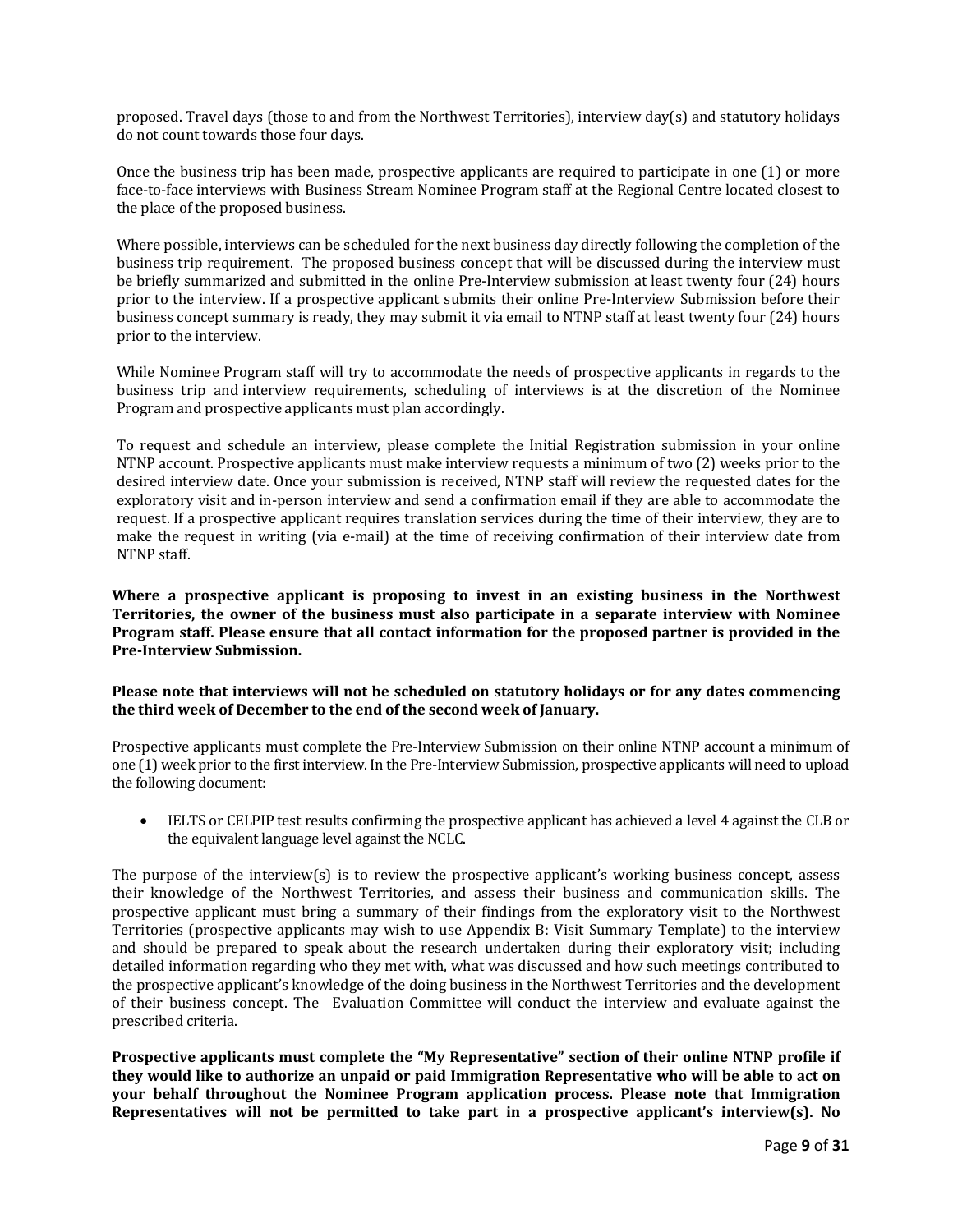#### **exceptions will be made. Prospective applicants do not need to hire or use an Immigration Representative to apply to the Nominee Program.**

Following the interview, the applicant will hear the results of their Pre-submission.

If the Department of Industry, Tourism and Investment

- is satisfied with the information provided;
- approves the prospective applicant's business concept based on its ability to provide value to the Northwest Territories ;
- is satisfied the prospective applicant has the requisite business and communication skills; and
- believes the prospective applicant is sincere in their desire to move to and settle in the Northwest Territories;

The prospective applicant will be invited to formally apply to the Nominee Program.

A positive result at this stage does in no way guarantee that an application will be approved or that a work permit support letter will be issued. It is the applicant's responsibility to make the case for their business concept in their full, detailed business plan. The business plan must be supported by substantial local market research and evidence that their proposed business has the ability to contribute to the local economy and is economically viable in the Northwest Territories over the long term.

# **Step 3:** Submitting a Formal Application

A formal application requires that all sections in the "Formal Application Submission" of an applicant's NTNP online account are complete and all required documents are attached. Applicants should be prepared to upload the following documents when submitting their formal application:

- Birth Certificates for the applicant and all accompanying dependents;
- Adoption Certificate (if applicable) for dependent children if accompanying the applicant to Canada;
- Passport pages containing photo and biographical data, visitor visa, stamp of entry to Canada and last page containing signature for applicant and all accompanying dependents;
- National Identity card for the applicant and all accompanying dependents;
- Marriage Certificate or Statutory Declaration of Common-Law Union completed by the applicant (if applicable);
- Divorce or Death Certificate, and resulting custody agreements (if applicable) for dependent children if accompanying the applicant to Canada; and
- Education certificates for the applicant demonstrating proof of past studies.

The applicant has six (6) months from the date of the letter of invitation to apply. Only complete applications can be submitted. The following items are also required:

- the *Third Party Financial Verification Report* referred to in Appendix E of these guidelines must be completed and submitted for an application to be considered;
- the Settlement Plan referred to in Appendix H of these guidelines must be completed and submitted for an application to be considered;
- the submission of a detailed business (see Appendix D: Business Plan Considerations);
- all mentioned personal identification documents submitted must be notarized true copies or they will not be accepted (see Section 9.1 Certified True Copies); and
- a settlement plan must be included in the submission (see Appendix H: Settlement Plan).

If an incomplete application is received, Nominee Program staff will advise the applicant that the application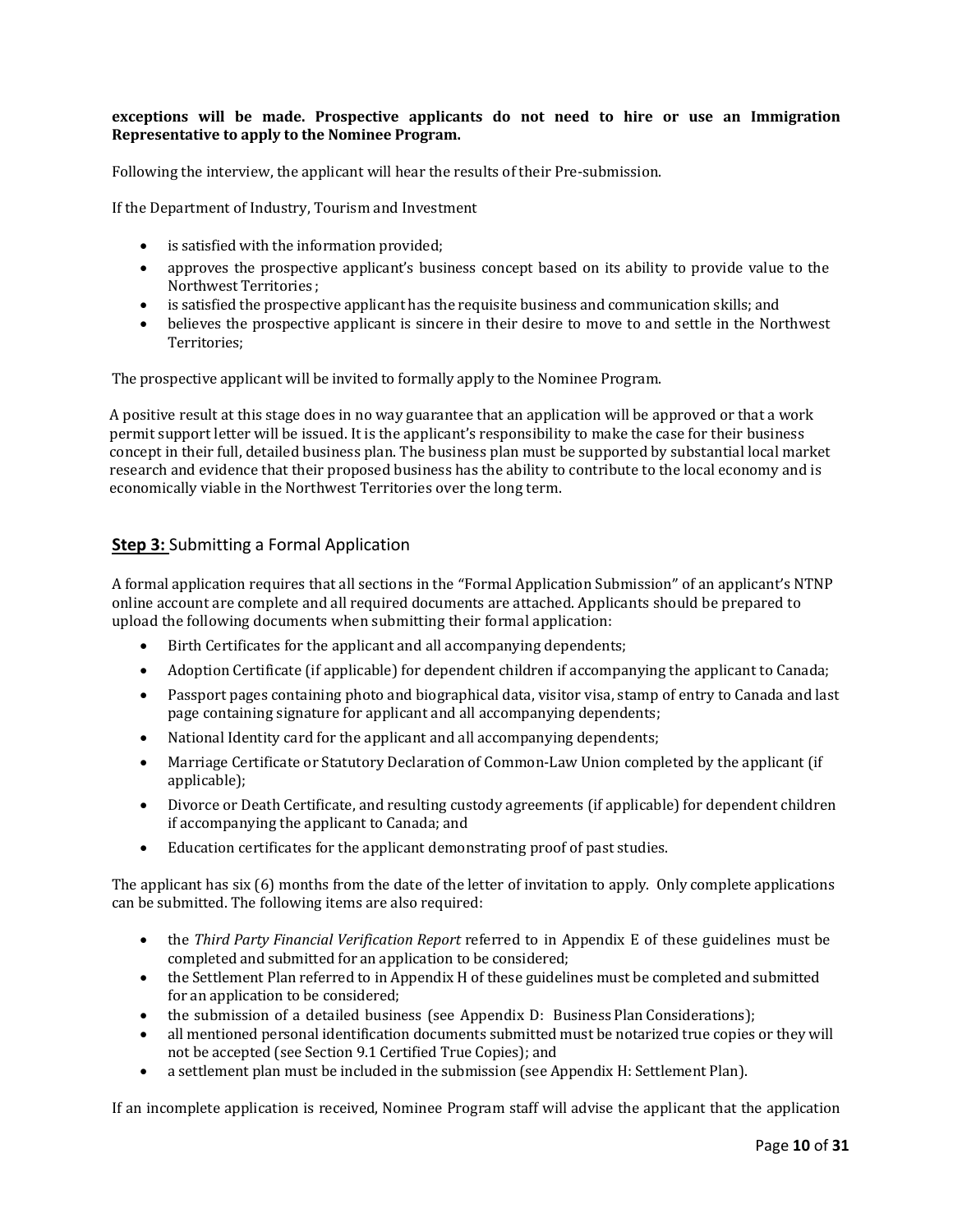will not be assessed until all documentation is submitted. When an application is complete, an e-mail will be sent to the applicant confirming that a complete application has been received and will be assessed.

The Nominee Program discourages applicants from making any investment or financial commitment prior to entering into a Business Performance Agreement with the Nominee Program. Any investment made prior to signing a Business Performance Agreement and obtaining a valid work permit will not be recognized towards the required investment of a minimum of \$300,000 CDN equity into starting or buying a business within the corporate boundaries of Yellowknife, Northwest Territories; or a minimum of \$150,000 CDN equity into starting or buying a business outside of the corporate boundaries of Yellowknife, Northwest Territories.

Applicants must have Legal Status in Canada in order to apply to the Nominee Program from within Canada. If an applicant does not have or is unable to obtain Legal Status in Canada, the applicant must apply to the Nominee Program from a country outside of Canada.

### **Step 4:** Application Review

An applicant will not be able to submit their complete application without the *Third Party Financial Verification Report (Appendix E).* Please refer to *Appendix E: Third Party Financial Verification* for the process. Costs associated with obtaining the Third Party Financial Verification are to be paid directly by the applicant.

Both the applicant and the business plan will be reviewed against the eligibility criteria. If required, Nominee Program staff may request additional documentation and/or an additional interview to verify information within the application. Such requests are made at Nominee Program staffs' discretion, and any costs incurred will be the responsibility of the applicant.

#### **The Department of Industry, Tourism and Investment reserves the right to deny an application, at any step in the application and assessment process, when it determines that an applicant is, for any reason, ineligible.**

Applications are reviewed based on a number of criteria including but not limited to the following:

- Ability of the business to create jobs for local residents;
- Ability of the business to be sustainable in the Northwest Territories over the long term based on local market research;
- Ability of the business to provide significant economic benefits to the Northwest Territories based on local market research;
- Ability of the applicant to successfully implement the business based on their skills and past experience;
- Ability of the applicant to successful implement business based on the realistic nature of the submitted business plan;
- Accurate financial statements, with substantiation, in the submitted business plan; and
- Ability of the applicant to successfully carry out the Settlement Plan referred to in Appendix H.

Once a review of the application is complete, Nominee Program staff will make a recommendation to accept or deny the application. The recommendation is made to the Assistant Deputy Minister of the Department of Industry, Tourism and Investment who will make the final decision to accept or deny the application.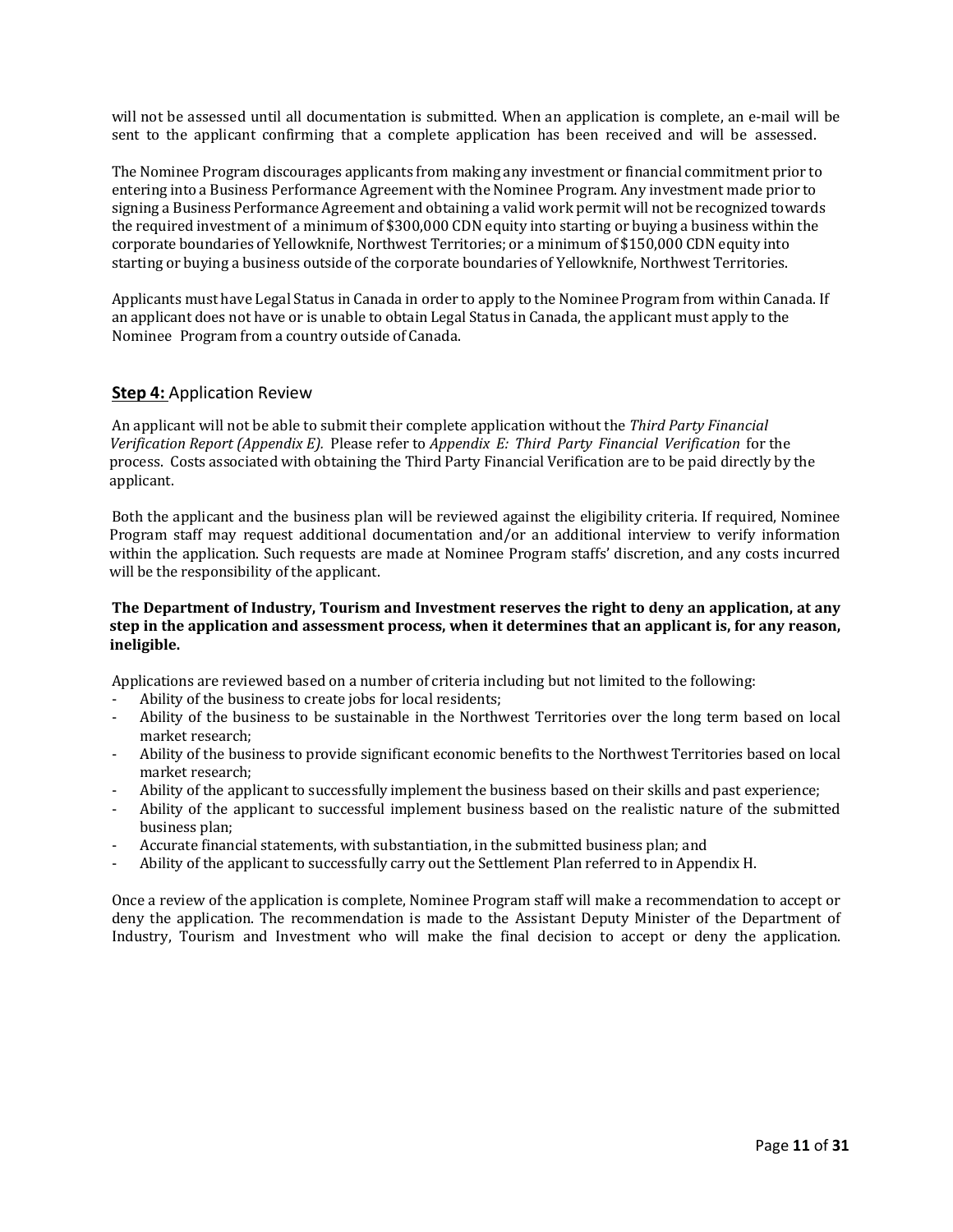### **Step 5:** Business Performance Agreement

If an application is accepted, Nominee Program staff will advise the applicant in writing and begin developing a Business Performance Agreement with the applicant. The Business Performance Agreement contains the terms under which the applicant will execute the business plan and is based off of the business plan submitted in *Step 3: Submitting a Formal Application*. Unless otherwise agreed upon with Nominee Program staff, an applicant has thirty (30) days to review, sign and return the Business Performance Agreement. Failure to return to the signed Business Performance Agreement within the required timeframe may result in closure of an applicant's Business Stream file.

Once the Business Performance Agreement is signed, the Department of Industry, Tourism and Investment will provide the applicant with a letter of support for a two (2) year temporary work permit. The applicant must provide the letter of support, their business plan and their signed Business Performance Agreement to the Government of Canada when making an application for a temporary work permit.

Residency is a key requirement of the Nominee Program. In order to fulfill the Business Performance Agreement, applicants must demonstrate that:

- They reside within 100 kilometers of the business they operate in the Northwest Territories; and
- They have been resident in the Northwest Territories for at least 75% of the time while on a temporary work permit.

Implementation and operation of the business is a key requirement of the Nominee Program. In order to fulfill the Business Performance Agreement, applicants must:

- Open and operate their business for at least 12 months;
- Periodically complete the Business Performance Agreement Interim Report sections of their NTNP online account; and
- Complete the Business Stream Final Report section of their NTNP online account once eligible

**A letter of support from the Department of Industry, Tourism and Investment of the Government of the Northwest Territories does not guarantee the applicant will be approved by the Government of Canada for a temporary work permit.**

### **IMMIGRATION,REFUGEES AND CITIZENSHIP CANADAREVIEW AND APPROVAL: TEMPORARY RESIDENCY**

The applicant will complete the Government of Canada application for a temporary work permit. Detailed information is available on the Immigration, Refugees and Citizenship Canada website.

The length of time for the Government of Canada to process an application for a temporary work permit varies. Information on in-Canada and outside of Canada processing times can be found on Immigration, Refugees and Citizenship Canada's website at:

[www.cic.gc.ca/english/information/times/temp.asp](http://www.cic.gc.ca/english/information/times/temp.asp)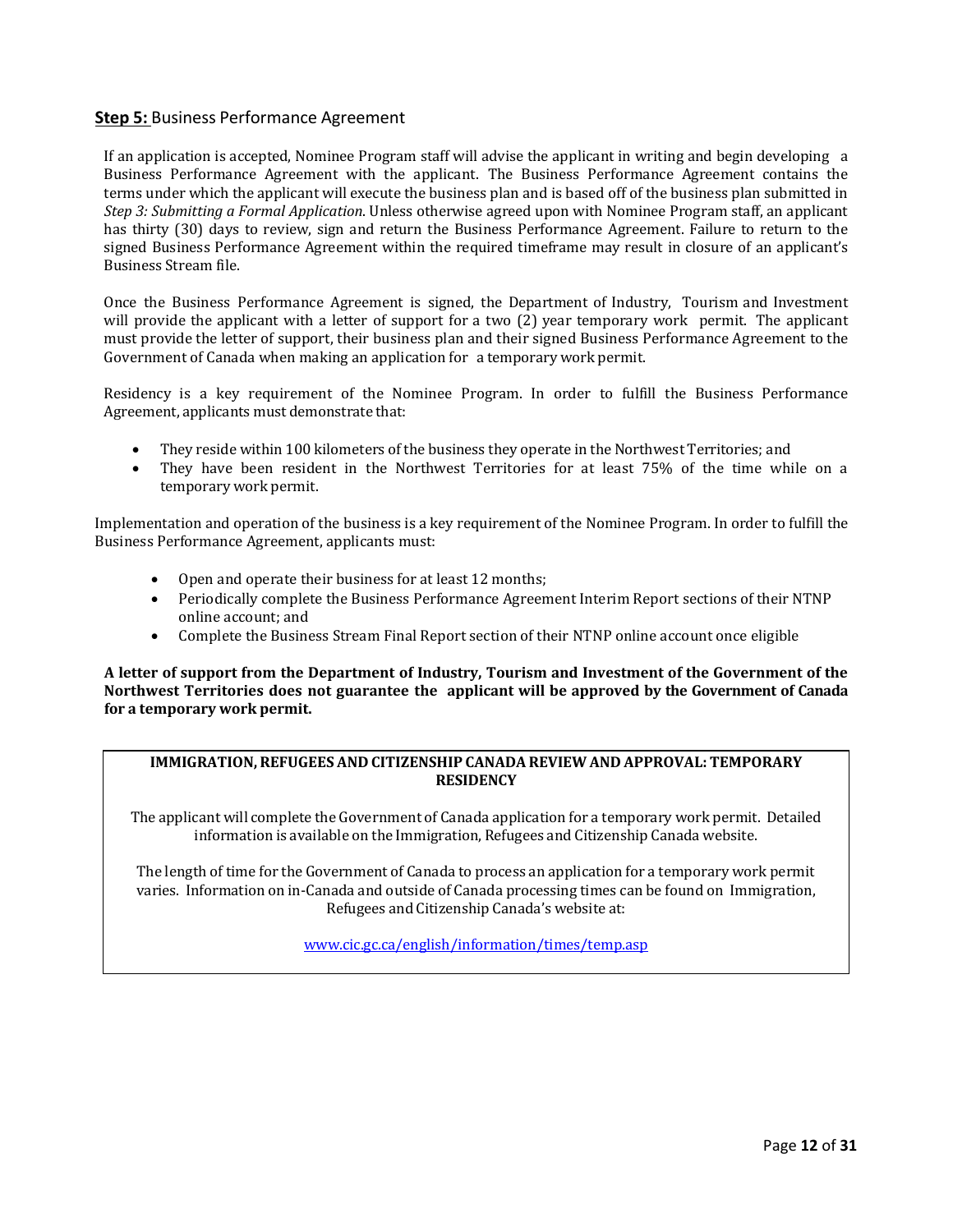### **Step 6:** Developing the Business

Upon arrival in Canada, an applicant has sixty (60) days from the date that appears as the "date signed" on the Government of Canada temporary work permit to complete the "Arrival Report Submission" in their online NTNP account and meet with Nominee Program staff for their arrival interview. The applicant must also upload all required documents when completing the Arrival Report submission in their online NTNP account; including a bank statement from a Canadian financial institution demonstrating that the applicant has arrived in the Northwest Territories with the full amount required to cover the required eligible investment noted in their Business Performance Agreement*.* Failure to complete the Arrival Report Submission by the noted deadline and/or failure to provide all required documentation is a breach of an applicant's Business Performance Agreement, and may result in the Government of the Northwest Territories closing the applicant's file. In addition, the Government of the Northwest Territories reserves the right to defer an applicant's Commencement Date until the complete submission of the applicants Arrival Report has been provided.

An applicant has twelve (12) months from the date they complete their online Arrival Report Submission in their online NTNP account to develop their business and invest the required eligible investment, as described in their Business Performance Agreement. The applicant will be eligible for nomination during the nineteenth (19th) month after the Commencement Date as defined in the Business Performance Agreement, unless otherwise agreed by the Government of the Northwest Territories. It is a condition of the Business Performance Agreement that by the nineteenth (19<sup>th</sup>) month after the Commencement Date the Business must be operating for at least twelve (12) months before an applicant can be eligible for nomination.

Should an applicant require more than twelve (12) months to make the required eligible investment, a request can be made in writing, for an extension to the Department of Tourism, Industry and Investment, NTNP. Unless agreed to by the Department of Tourism, Industry and Investment, failure to make the required eligible investment by the twelve (12) month deadline is a breach of an applicant's Business Performance Agreement, and may result in the Government of the Northwest Territories closing the applicant's file or refusing to nominate the applicant at the end of an applicant's Business Performance Agreement.

An applicant must complete the Business Performance Agreement Interim Report section of their online account every six (6) months. A key requirement of the Business Performance Agreement Interim Report submission is providing proof of spending for the required eligible investment. In order for an applicant to demonstrate they have made their required eligible investment, they must submit clear, verifiable invoices for the amounts listed under Appendix A in their Business Performance Agreement. In the case where invoices cannot be verified as an eligible expense for the purpose of fulfilling the required eligible investment, they will not be counted towards the required spending. Failure to provide periodic Business Performance Agreement Interim Report submissions with all required documentation by the noted deadlines is a breach of an applicant's Business Performance Agreement, and may result in the Government of the Northwest Territories closing the applicant's file or refusing to nominate the applicant at the end of an applicant's Business Performance Agreement.

In addition, Business Stream Nominee Program staff will monitor progress and meet with the applicant from time to time. It is the responsibility of the applicant to make themselves available to NTNP staff for the purpose of monitoring the development and ongoing operations of their business. It is also the responsibility of the applicant to respond to NTNP staff requests for information in a timely manner. Failure to respond to requests for information or to cooperate with NTNP staff's monitoring efforts may be taken into consideration when determining an applicant's final nomination eligibility.

Applicants must demonstrate that they are actively managing and accountable for the day-to-day operations of the business in the Northwest Territories. Active management must occur at the place of business in the Northwest Territories. This is a mandatory requirement of the Nominee Program. NTNP staff monitors an applicant's management role in their business through planned and unplanned site visits. Failure to be present at the business on various occasions and/or failure to adequately demonstrate that an applicant is active in managing the day-to-day operations of their business is a breach of the Business Performance Agreement, and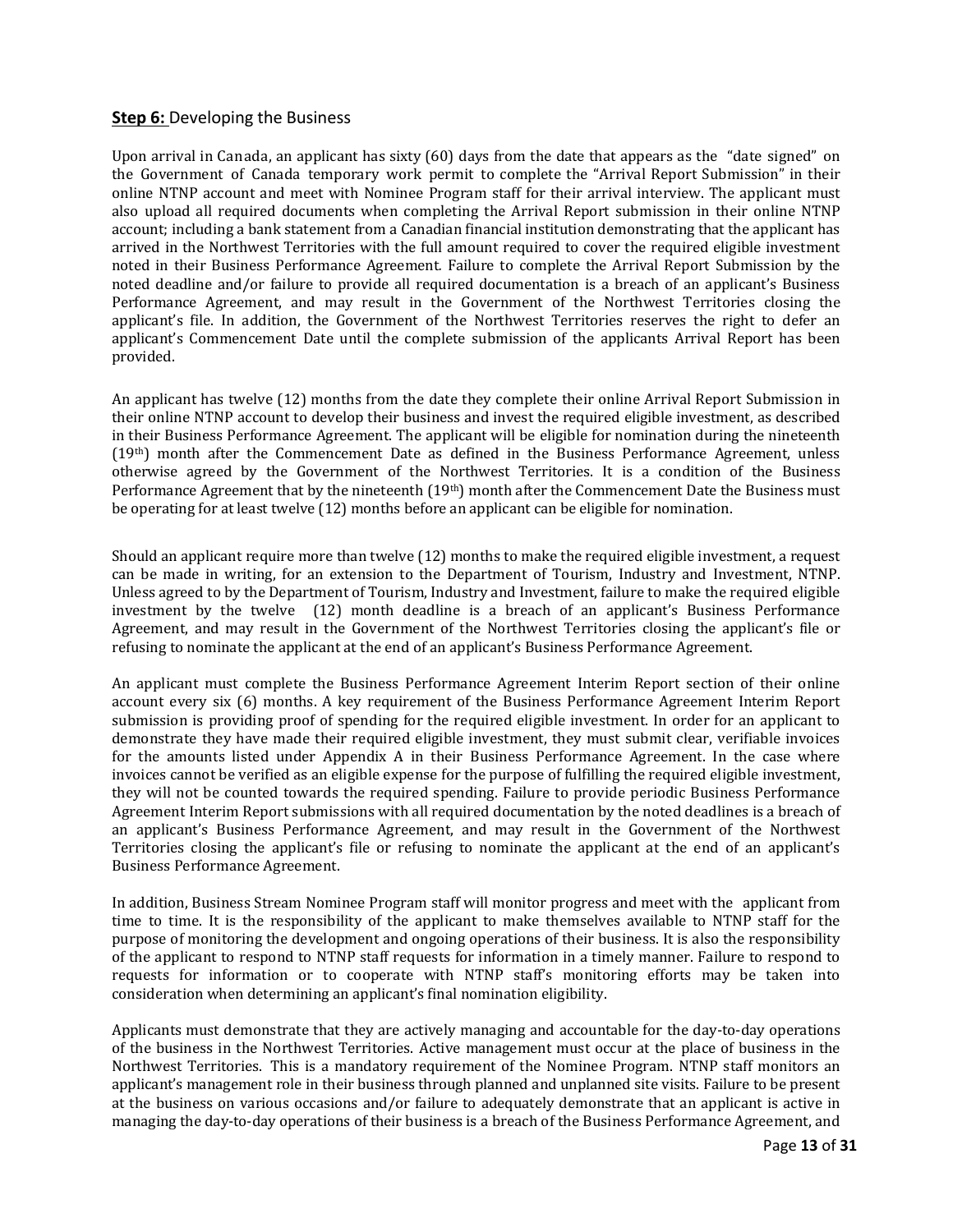may result in the Government of the Northwest Territories closing the applicant's file or refusing to nominate the applicant at the end of an applicant's Business Performance Agreement.

If at the end of an applicant's Business Performance Agreement term, NTNP staff has determined that the applicant has not fulfilled the requirements of their Business Performance Agreement then the Government of the Northwest Territories may choose to refuse the applicant's nomination.

In addition, the Government of the Northwest Territories may withdraw the letter of support at any time if the Nominee or any of their dependents are deemed inadmissible to Canada by Immigration, Refugees and Citizenship Canada, if it is determined that false or misleading information was provided in the application, or if the Government of the Northwest Territories finds that the Nominee no longer meets the requirements for nomination.

The Department of Industry, Tourism and Investment may consider supporting the extension of an applicant's temporary work permit in order to allow the applicant further time to be successful in their business.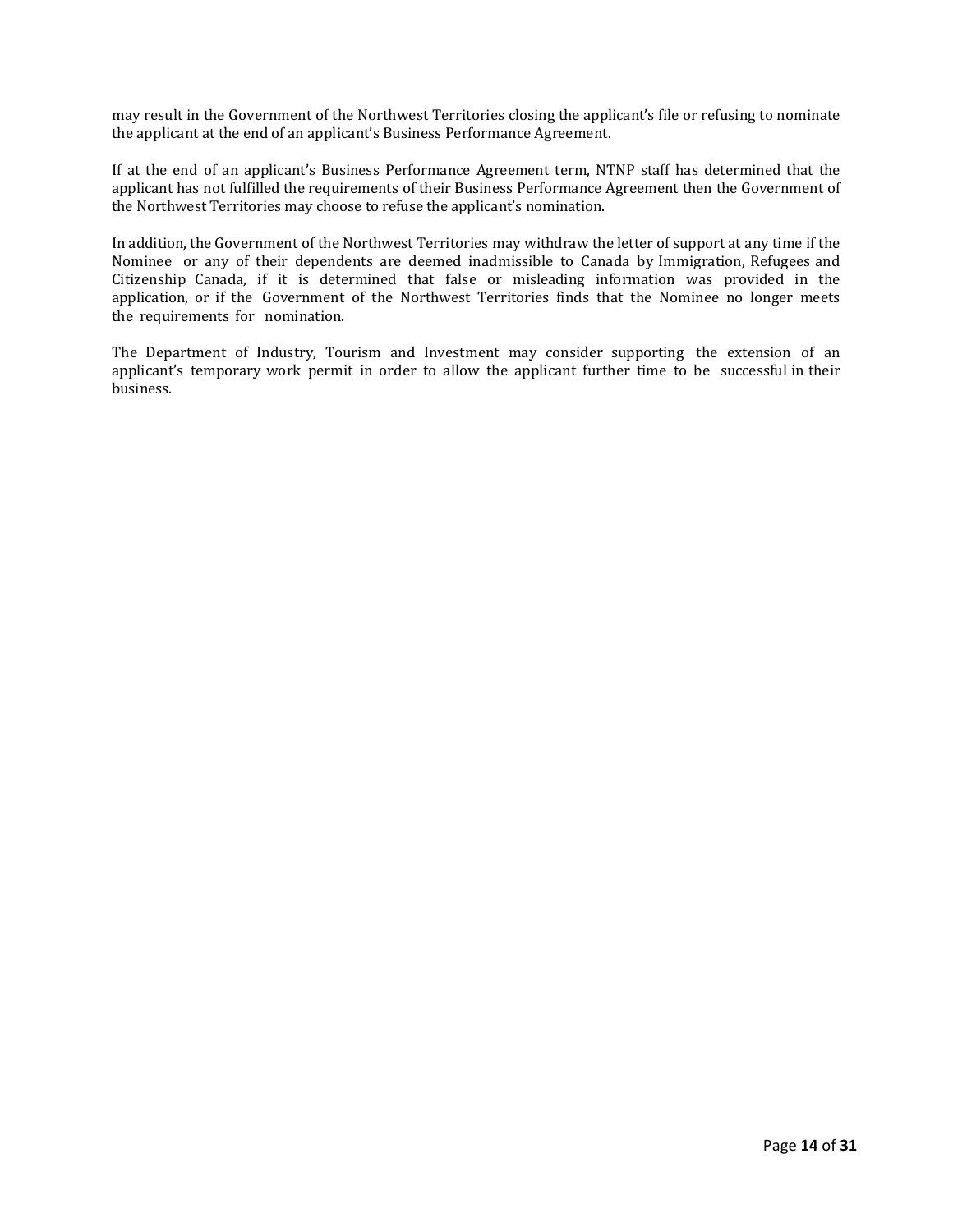### **Step 7:** Nomination

Unless otherwise agreed upon by Nominee Program Staff, applicants will be eligible to complete their "Final Report" submission in their NTNP online account during the nineteenth (19th) month of their Business Performance Agreement term. Once NTNP staff has evaluated an applicant's Final Report submission and determined that an applicant has fulfilled all of the requirements of their Business Performance Agreement, the applicant will be required to take part in a final exit interview with NTNP staff.

The purpose of the exit interview is to discuss the applicant's time in the Northwest Territories over the past two (2) years and their current and future plans for their business. NTNP staff will also use the exit interview as an opportunity to determine the likelihood of an applicant's continued settlement in the Northwest Territories post-nomination.

If NTNP staff decides to recommend an applicant's nomination, the Government of the Northwest Territories will issue a nomination certificate to the applicant upon approval by the Director of Business Support and Trade of the Department of Industry, Tourism and Investment.

Once an applicant has been nominated, they may apply to Immigration, Refugees and Citizenship Canada for Permanent Residency. The length of time to process an application varies depending on which country the applicantis applying from.

The Nominee must submit their application for Permanent Residency to Immigration, Refugees and Citizenship Canada within six (6) months of the date of nomination indicated on the nomination certificate. Nominations are valid for six (6) months and the Government of the Northwest Territories does not grant extensions.

The Government of the Northwest Territories may withdraw the nomination at any time if the Nominee or any of their dependents are deemed inadmissible to Canada by Immigration, Refugees and Citizenship Canada, if it is determined that false or misleading information was provided in the application, or if the Government of the Northwest Territories finds that the Nominee no longer meets the requirements for nomination.

#### **IMMIGRATION,REFUGEES AND CITIZENSHIP CANADAREVIEW AND APPROVAL: PERMANENT RESIDENCY**

Following nomination by the Government of Northwest Territories, the Nominee and accompanying family members must apply to Immigration, Refugees and Citizenship Canada of the Government of Canada for Permanent Residency. They must satisfy Immigration, Refugee and Citizenship Canada's health, security, and criminal requirements. The Nominee Program is not responsible for Immigration, Refugees and Citizenship Canada's decision to grant or deny a temporary work permit or Permanent Residency status.

The Immigration, Refugee and Citizenship Canada application for Permanent Residency is separate from the Nominee Program process and will take additional time to complete.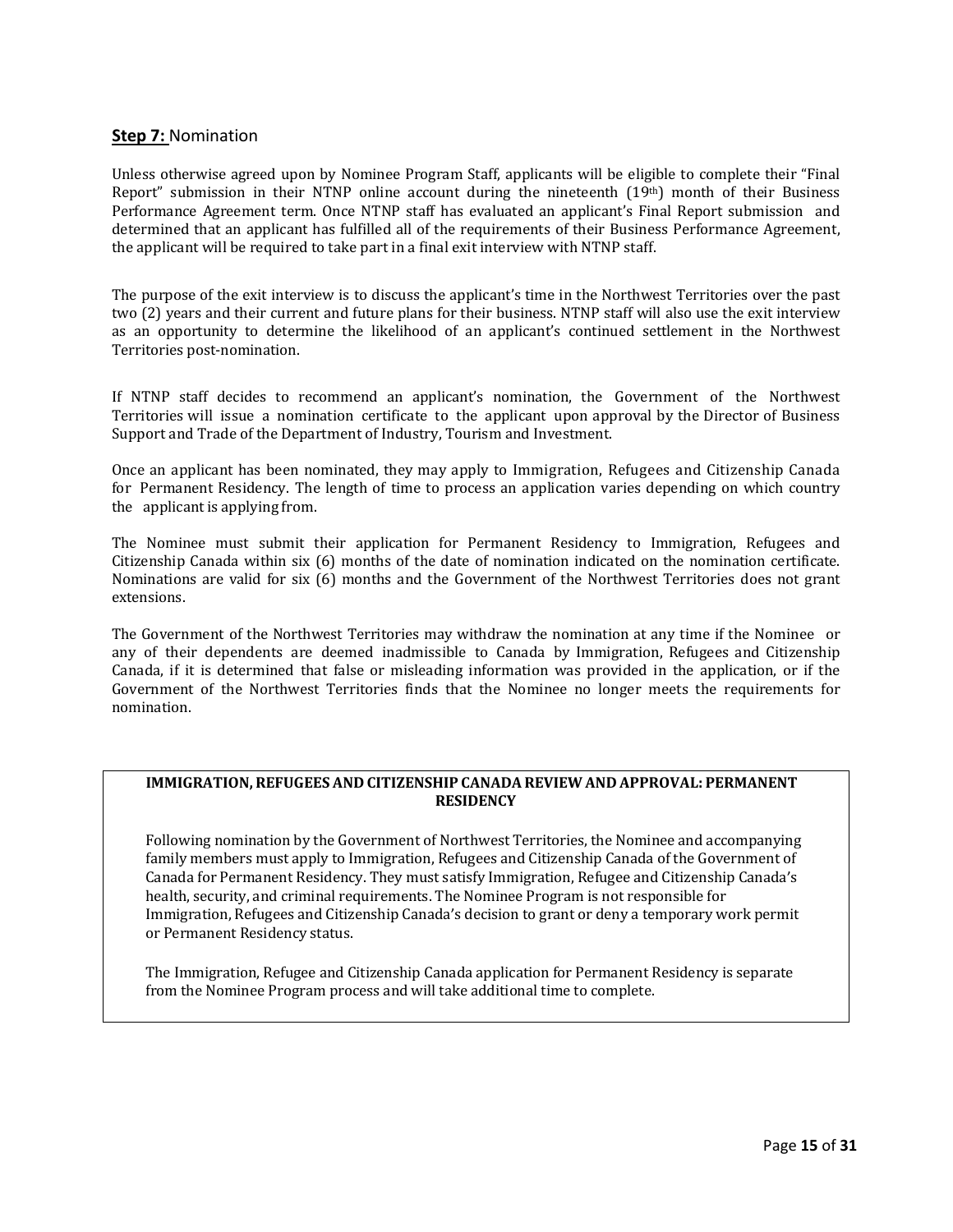# <span id="page-17-0"></span>**7.0 Application Denial**

If an application is denied, a letter will be sent to the applicant (or Immigration Representative if applicable) by e-mail notifying them that the application has been denied and including the reasons for the denial.

Reasons an application may be denied include:

- The applicant does not meet the program criteria;
- The business will not generate value for the Northwest Territories;
- The applicant did not submit the required information or documentation within the prescribed time limit;
- The applicant no longer resides in the Northwest Territories;
- The applicant is not in compliance with the terms of their Business Performance Agreement;
- The application is inadequate, outdated or expired; or<br>• There has been misrepresentation or fraud in the appli
- There has been misrepresentation or fraud in the application.

Other reasons for denying an application may be referenced in the denial letter.

A decision to deny an application is final and there is no appeal process in the event you are refused. If an applicant is unsuccessful they may reapply nine (9) months from receipt of notice that their application has been denied.

If the applicant reapplies based on the same business concept they must start at *Step 2: Further Investigation and Face-to-Face Interview(s)* of *Section 6.0: Application Steps* and prove that:

- a. Their situation has changed substantially;
- b. They have new information to submit; or
- c. Some combination of(a) and (b) above applies.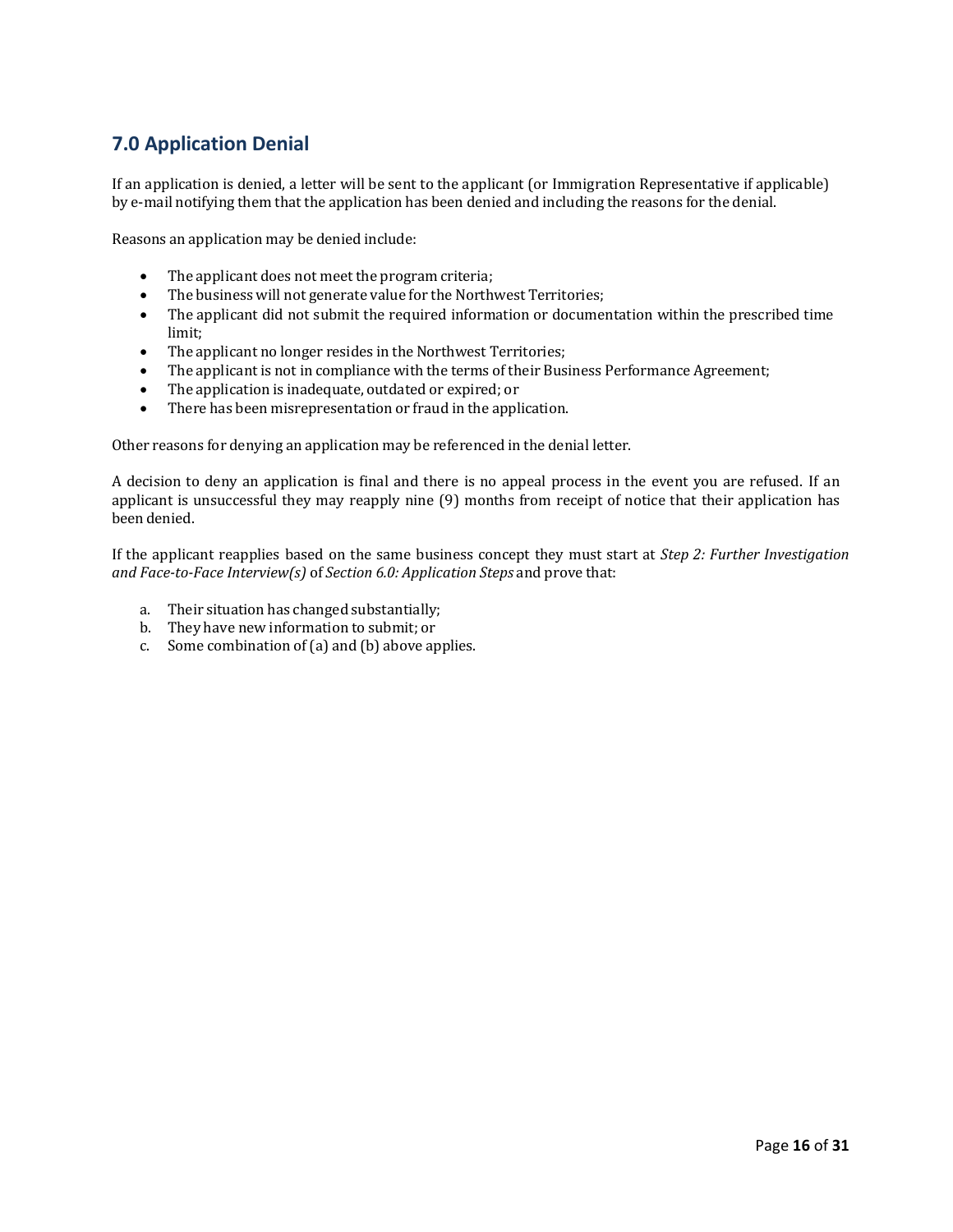# <span id="page-18-0"></span>**8.0 NTNP Online Application Submission**

It is important to complete all sections for every submission in an applicant's NTNP online account. If a section does not apply, indicate "Not Applicable" or "N/A". Answer all questions and upload all attachments unless indicated otherwise.

Any submission with incomplete information or missing mandatory documentation will automatically result in the entire application being deemed incomplete for purposes of review.

Online submissions may only be provided by the applicant or by their authorized Immigration Representative. In all instances, the applicant must have full knowledge and understanding of the information submitted – failure to be so informed may result in an application being denied.

### <span id="page-18-1"></span>**8.1 BNP Initial Registration**

This section of prospective applicants online account is used to collect the relevant information and pay the non-refundable application fee needed to initiate the first steps of the Business Stream application process.

### **8.2 NTNP-05 Authorize or Cancel a Representative**

This form is used to name an authorized Immigration Representative (such as an immigration consultant, lawyer, friend, or family member), whether paid or unpaid, to act on behalf of the prospective applicant with Nominee Program staff, or to cancel the authorization of a representative previously named. If a prospective applicant would like to authorize a representative to act on their behalf they must complete the "My Representative" tab in their online NTNP account and upload a signed copy of the NTNP-05 form. Prospective applicants do not need to hire or use an Immigration Representative to apply to the Nominee Program. Using an Immigration Representative will not secure special attention or guarantee approval.

#### <span id="page-18-2"></span>**8.3 BNP Pre-Interview Submission**

This section of a prospective applicants online account is used to collect the necessary information to conduct the Step 2: Further Investigations and Face-to-Face interview; including a summary of the business concept being proposed and proof that an applicant has reached the minimum required language level in English or French.

## <span id="page-18-3"></span> **8.4 NTNP-04 Personal Statement of Financial Affairs**

This form is used to collect the relevant information from the prospective applicant on their accumulation of funds prior to being accepted into the Nominee Program. It is to be submitted as an attachment along with the Third-Party Financial Verification Report when completing the "Formal Application Submission" in an applicant's online NTNP account.

### **8.5 BNP Formal Application Submission**

This section is used to submit a formal Business Stream application to the Department of Industry, Tourism and Investment. The Formal Application Submission collects information such as the full, detailed business plan, third-party financial verification report and personal identification documents for the applicant and dependents.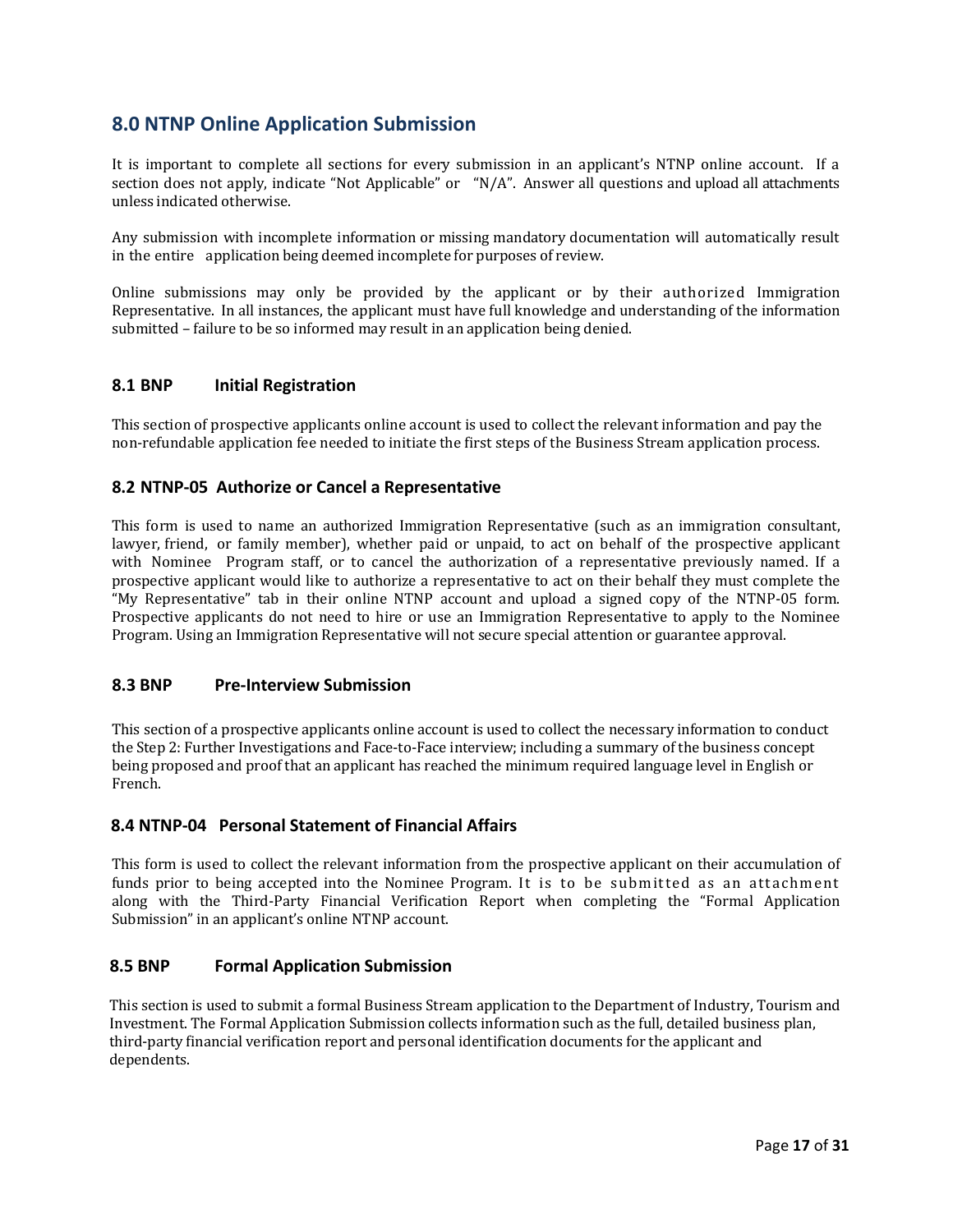### <span id="page-19-0"></span>**8.6 BNP Arrival Report Submission**

This section is used to submit to the Department of Industry, Tourism and Investment proof that the applicant has arrived in the Northwest Territories and meets the Nominee Program requirements. Applicants submitting their online Arrival Report will also use this section to schedule the mandatory arrival in-person interview with Nominee Program staff.

### **8.7 BNP Business Performance Agreement Interim Report Submission**

This section is used as a monitoring tool for Nominee Program staff to assess if an applicant is fulfilling their Business Performance Agreement commitments. It requires an applicant to provide periodic information on their business operations in the Northwest Territories. It must be submitted online every six (6) months.

### **8.8 BNP Final Report Submission**

The Government of the Northwest Territories will provide access to this section of an applicants NTNP online account once they are eligible. Unless otherwise agreed upon by the Government of the Northwest Territories, an applicant will be eligible to complete the Final Report section during the nineteenth (19th) month after the Commencement Date. The Final Report is part of the final assessment used by Nominee Program staff to determine if an applicant has successfully completed their Business Performance Agreement and if they are eligible for nomination.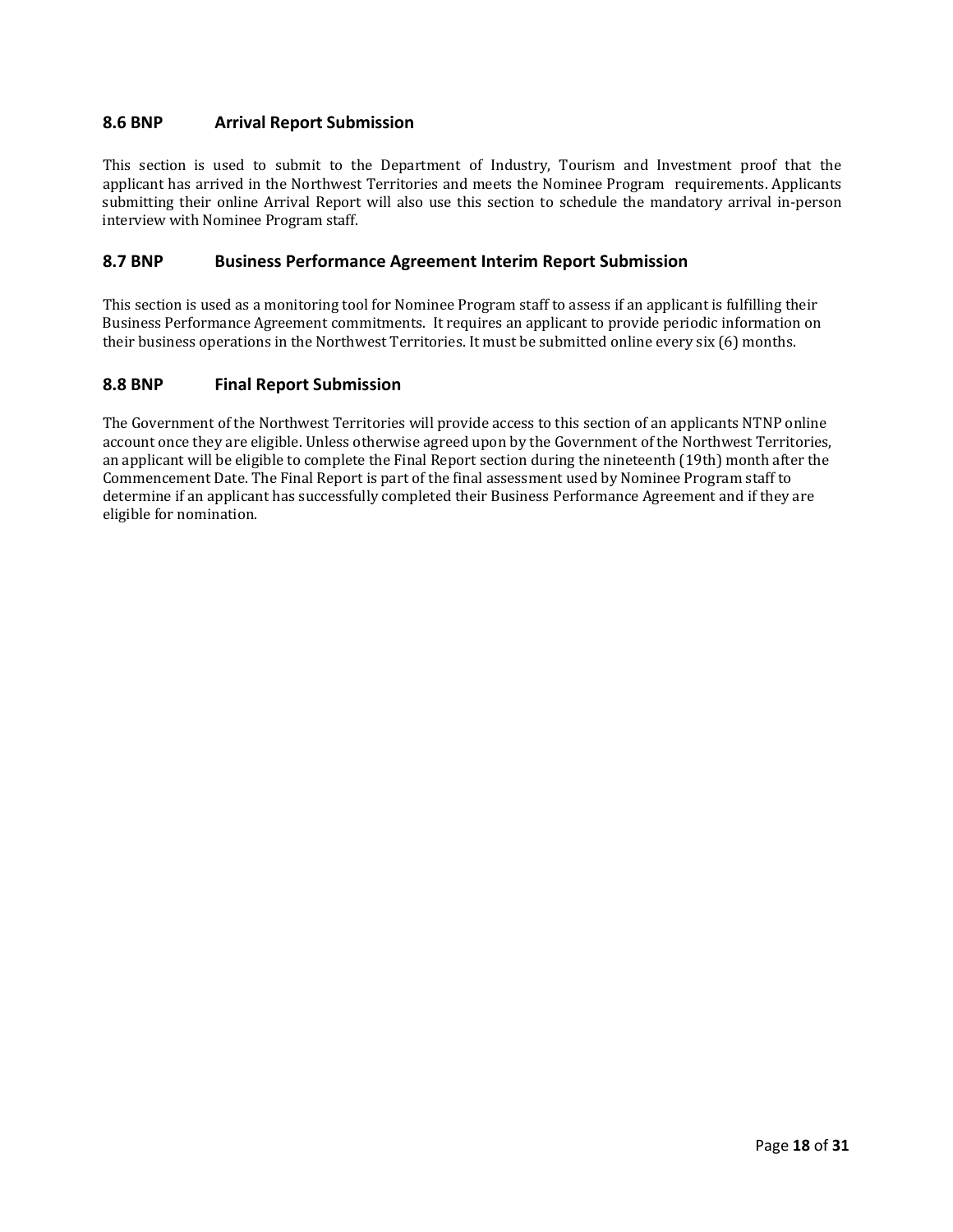# <span id="page-20-0"></span>**9.0 Language of Documents**

The Nominee Program will accept documents in both English and French. Documents that are not in English or French must be translated into either English or French and include an affidavit from the individual who completed the translation. Where a translation is supplied, the applicant must also include the original or a certified true copy of the document and an affidavit from the translator describing their translationability.

# <span id="page-20-1"></span>**9.1 Certified True Copies**

To provide the Nominee Program with certified true copies an authorized person must compare the original document to the photocopy you expect to submit. The authorized person must include the following information on the certified true copy:

- The phrase "I certify that this is a true copy of the original document";<br>
The name of the original document:
- The name of the original document;<br>• The date of the certification:
- The date of the certification;<br>• The name of the person certi
- The name of the person certifying the document;
- The certifying person's official position or title; and<br>• The certifying person's signature
- The certifying person's signature.

### <span id="page-20-2"></span>**9.2 Who can Certify Documents**

You can get your documents certified in Canada or outside of Canada. The Nominee Program will only accept certified documentation in Canada from:

- a commissioner of oaths (authority to certify varies by province and territory),
- a notary public; or
- a justice of the peace.

The Nominee Program will accept certified documentation from outside of Canada from:

- a judge;
- a magistrate;
- a notary public;
- an officer of a court of justice; or
- a commissioner authorized to administer oaths in the country in which the commissioner is living.

Note: Regardless of their professional or legal standing, employers, friends, and family members may not certify copies of your documents.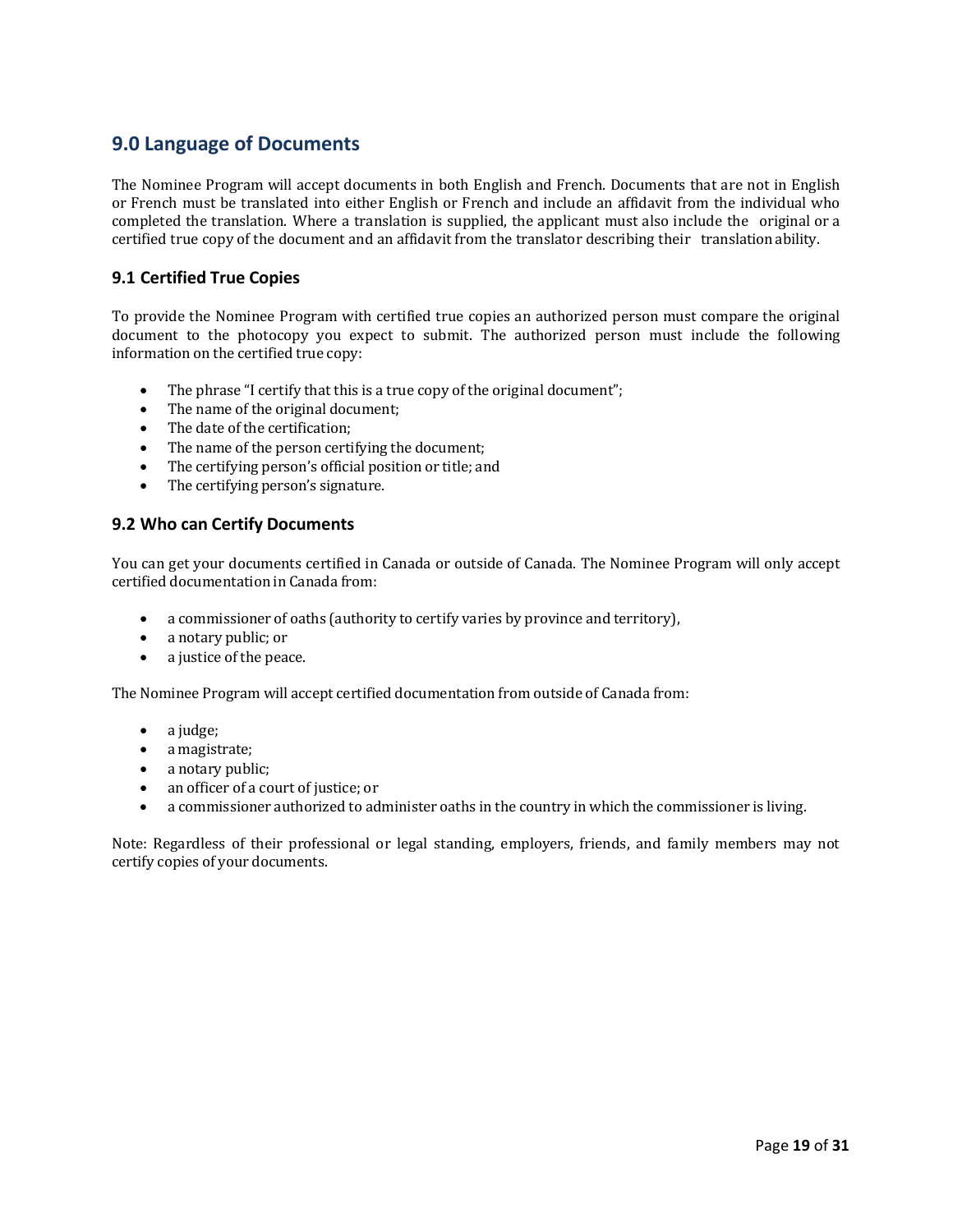# <span id="page-21-0"></span>**10.0 Contact Information**

To submit an application, or for more information on the Business Stream of the Nominee Program, please contact the Business Programs Officer for the Department of Industry, Tourism and Investment at:

### **Telephone**

Toll Free: 1-855-440-5450

**E-mail:** [immigration@gov.nt.ca](http://diims.pws.gov.nt.ca/yk32vapp06pdav/nodes/36496594/mailto%3Aimmigration%40gov.nt.ca)

Or, visit our websites at:

[www.immigratenwt.ca](http://www.immigratenwt.ca/) or [www.iti.gov.nt.ca](http://www.iti.gov.nt.ca/)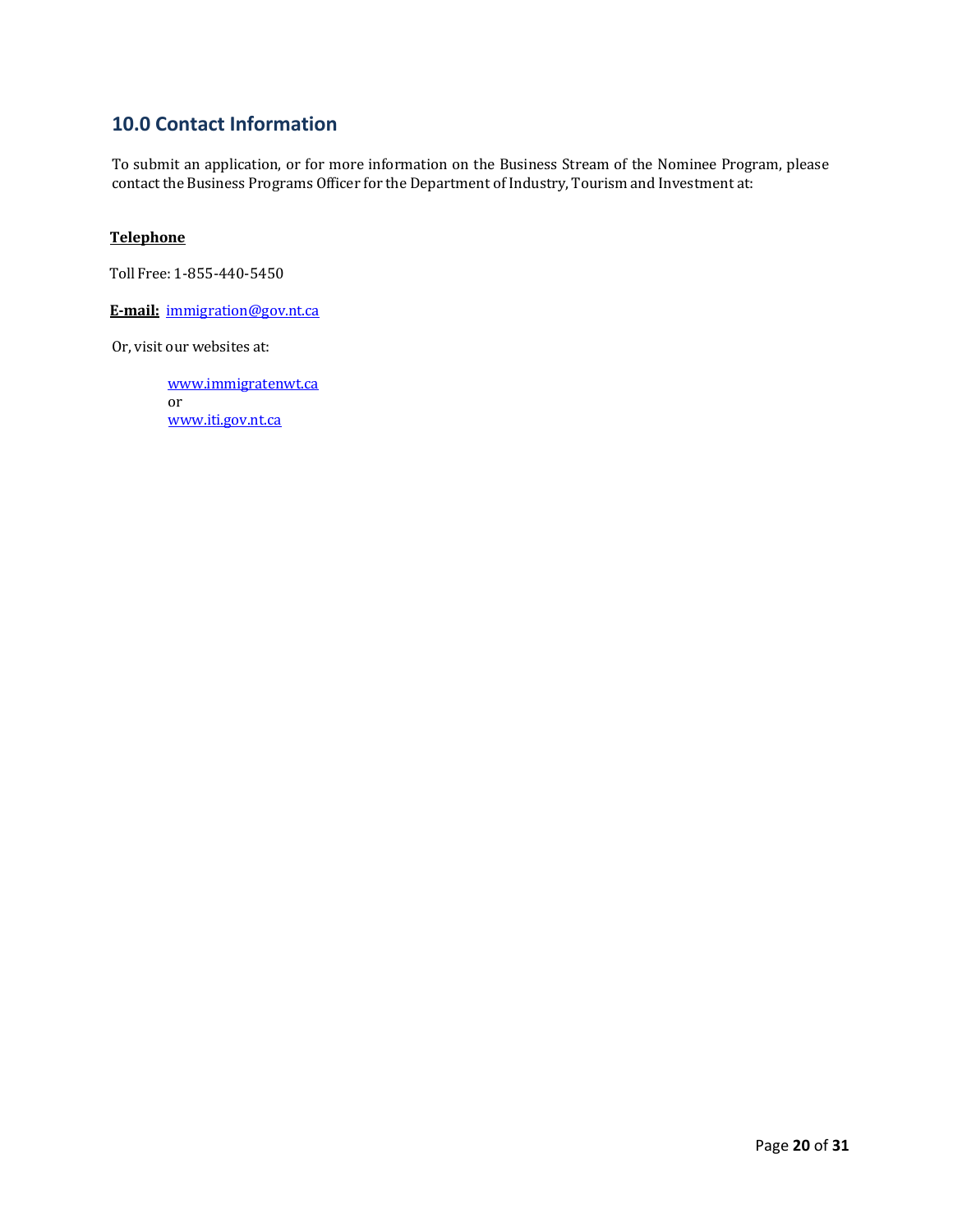# <span id="page-22-0"></span>**11.0 Definitions**

**Business Performance Agreement**: An agreement between an applicant and the Government of the Northwest Territories under which the applicant will execute the applicant's business plan approved by the Nominee Program.

**Business Stream:** To assist Foreign Nationals to establish a business or purchase, or invest in, an existing business that is approved primarily on the basis of its ability to create jobs for the Foreign National and Canadians. Please see [www.iti.gov.nt.ca](http://www.iti.gov.nt.ca/) for more information.

**Canada-Northwest Territories Agreement on Territorial Nominees:** The agreement between the Northwest Territories and Canada that allows the Northwest Territories to nominate Foreign Nationals for Permanent Residency to Canada in the Northwest Territories.

**Department of Education, Culture and Employment:** A Government of the Northwest Territories Department that delivers the Employer Driven streams of the Nominee Program.

**Department of Industry, Tourism and Investment:** A Government of the Northwest Territories Department that delivers the Business Stream of the Nominee Program.

**Evaluation Committee:** A committee of Department of Industry, Tourism and Investment Headquarters and Regional staff that evaluate the interview of the prospective applicant to determine if they are eligible to proceed based on the likely success of the applicant's working business concept, the applicant's knowledge of the Northwest Territories, and the applicant's business and communication skills.

**Financial Service Provider:** An individual or firm identified by the Nominee Program to provide the *Third Party Financial Verification Report* required as part of an application under the Nominee Program.

**Foreign National:** A person who is not a permanent resident or citizen of Canada and is a citizen of another country.

**Immigration Classes:** Immigration categories determined by Immigration, Refugee and Citizenship Canada and are: Family Class, Economic Class, Skilled Worker Class, Business Class, and Provincial Nominee Class. For more information on each class, please see Immigration, Refugees, and Citizenship Canada at[:](http://www.cic.gc.ca/english/department/) <http://www.cic.gc.ca/english/department/>

**Immigration, Refugees and Citizenship Canada:** A Government of Canada Department that is authorized to sign agreements with provincial/territorial governments to facilitate the coordination and implementation of immigration and refugee protection policies and programs such as the Nominee Program. Final authority rests solely with the Government of Canada in issuing immigration visas, Permanent Residency, and granting Canadian citizenship.

**Immigration Representative:** An individual, paid or unpaid, who a prospective applicant or applicant appoints to conduct business on their behalf with the Nominee Program.

**Income:** Includes total part-time and/or full-time wages, salaries, bonuses, overtime, benefits from the Government of Canada or other agencies, and income tax refunds. Income is calculated after taxes. Income does not include lottery winnings.

**Legal Status:** Having legal status means you are authorized to enter and remain in Canada as a temporary or permanent resident under the *Immigration and Refugee Protection Act*. Temporary resident status is valid for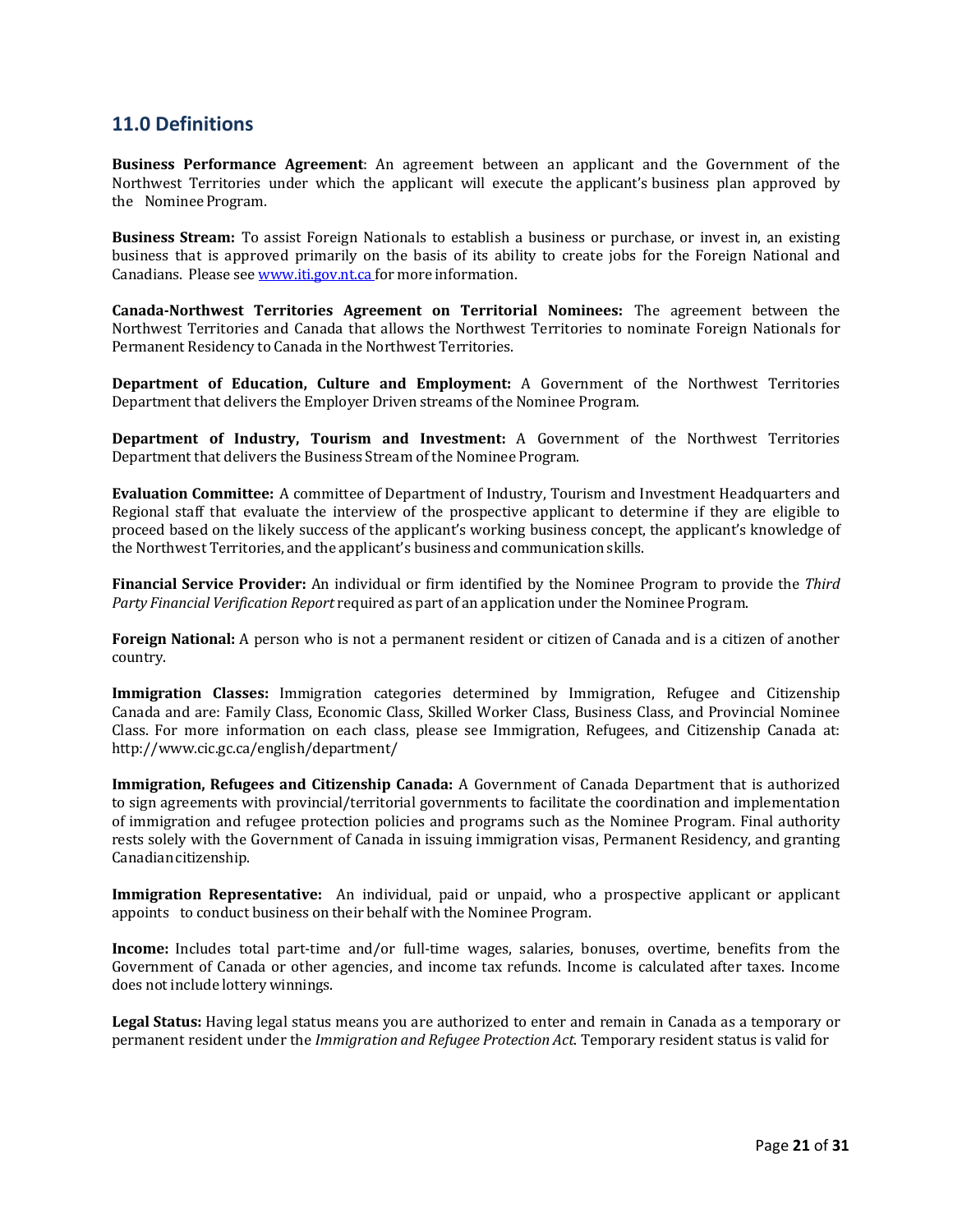a specific period of time and you must ensure that your status as a temporary resident remains valid while you are in Canada.

**Nominee:** A Foreign National who has been nominated by the Government of the Northwest Territories under the Nominee Program.

**Nominee Program:** An immigration program that allows the Northwest Territories to nominate Foreign Nationals to Immigration, Refugees and Citizenship Canada for Permanent Residency in Canada.

**Permanent Residency:** A permanent resident is someone who has been given permanent resident status by the [Government](http://www.cic.gc.ca/english/immigrate/index.asp) of Canada, but is not a [Canadian citizen.](http://www.cic.gc.ca/english/citizenship/index.asp) Permanent residents are citizens of other countries. Please visit: [www.cic.gc.ca/english/newcomers/about-pr.asp](http://www.cic.gc.ca/english/newcomers/about-pr.asp) for more information.

<span id="page-23-0"></span>**Refugee Claimant:** A refugee claimant is a person who has not yet received Legal Status from the Government of Canada. They are in the process of making a refugee claim and are working through the refugeedetermination process.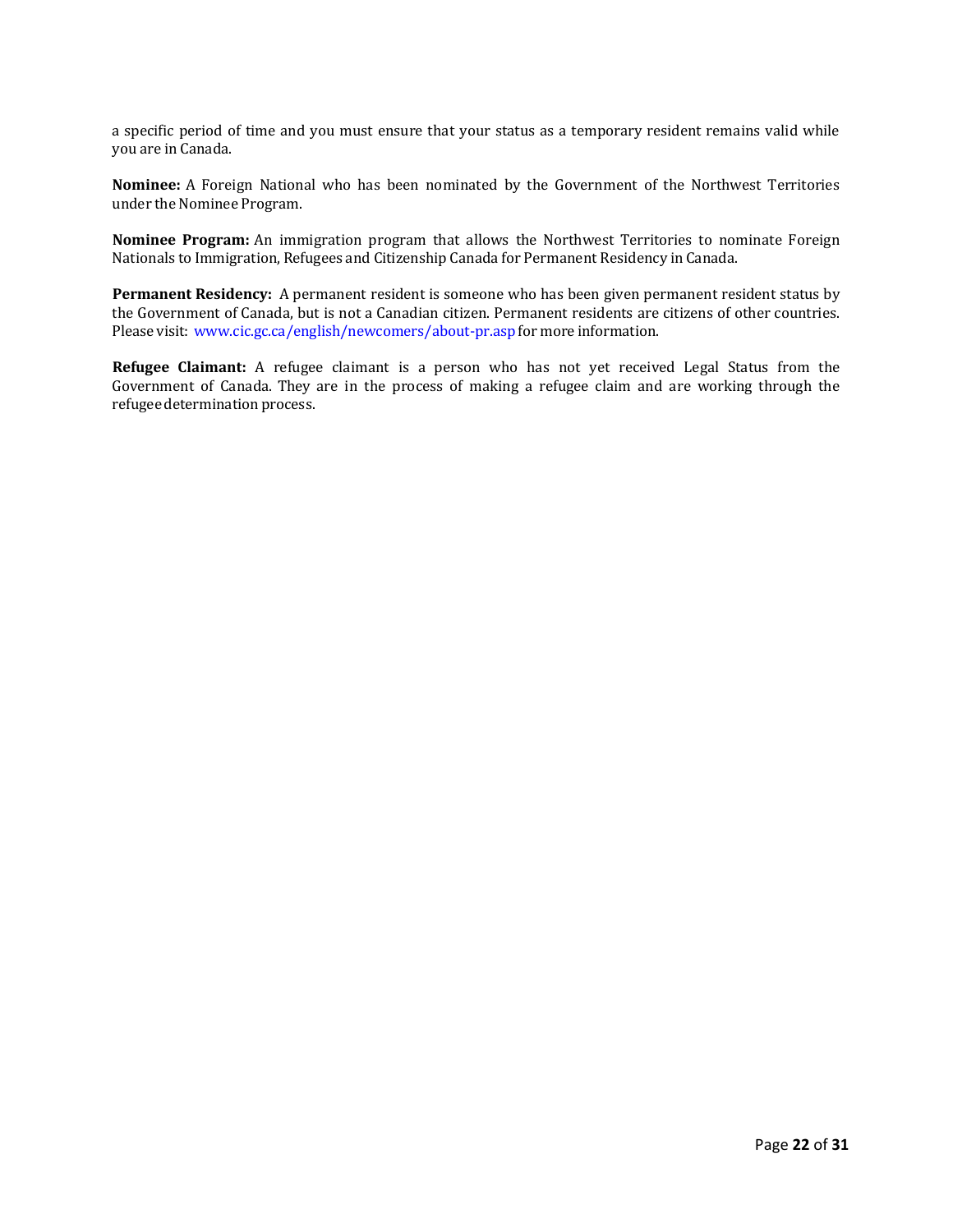# **Appendix A: Résumé Template**

The business and employment history should cover the prospective applicant's experience for the last ten (10) years (if applicable).

### **ApplicantInformation**

- Applicant's Name
- MailingAddress
- Telephone
- E-mail
- DOB<br>• Acco
- Accompanying family members names

### **Education / Training**

- Educational institution<br>• Month. year month. year
- Month, year month, year<br>• Degree/certificate/diploma
- Degree/certificate/diploma attained

#### **Business and Employment History**

- **Current CompanyName:**
	- o Shares / ownership %
	- o A brief synopsis of the business (i.e., products or services and the number of employees)
	- o Applicant's current title
	- Month, year month, year
	- o Number of employees that report directly to the applicant
	- o Duties and responsibilities
	- o Applicant's previous title
	- o Month, year month, year
	- o Number of employees that reported directly to the applicant
	- o Duties and responsibilities

#### • **Previous CompanyName:**

- o Shares / ownership %
- Brief information about the business, such as products or services and the number of employees.
- o Title #1
- 
- o Month, year month, year  $\circ$  Number of employees that reported directly to the applicant  $\circ$  Duties and responsibilities:
- Duties and responsibilities:
- o Title #2
- o Month, year month, year
- o Number of employees that reported directly to the applicant
- o Duties and responsibilities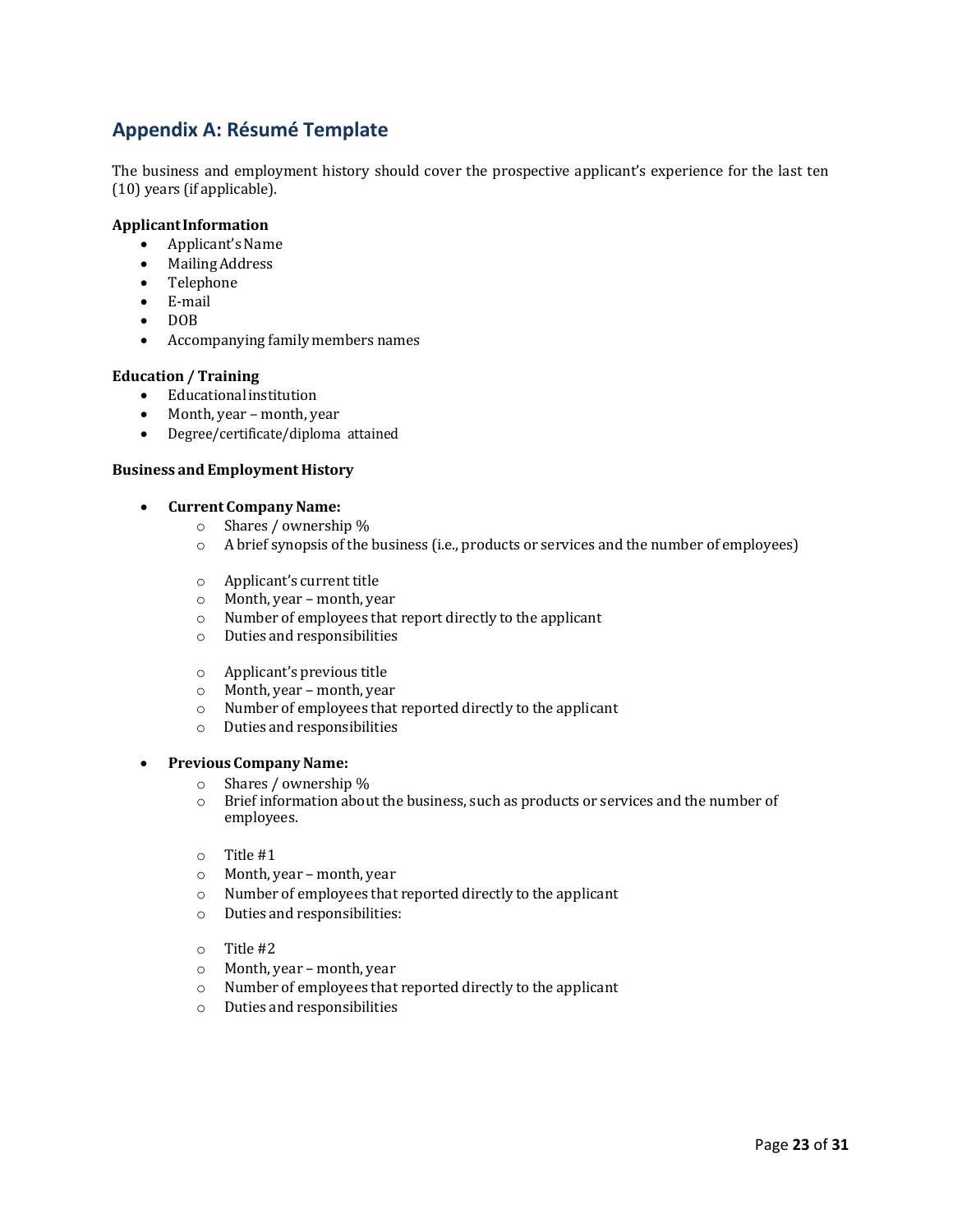# <span id="page-25-0"></span>**Appendix B: Visit Summary Template**

The information provided should relate to the prospective applicant's visit to the Northwest Territories and subsequent interview with Regional and Headquarters staff of the Department of Industry, Tourism and Investment. A suggested template is as follows:

### **ApplicantInformation**

- Applicant's name<br>• Mailing Address
- MailingAddress
- Telephone
- E-mail

**Visitinformation** (*please fill out for every meeting, individual or group, held)*

- Individuals contacted and met with
- What company/organization they represent
- Date (DD/MM/YY)
- Business opportunities investigated
- What other items of interest were discussed

#### **Findings**

<span id="page-25-1"></span>This should be a brief description of overall findings and how they relate to the business opportunity the prospective applicant wishes to invest in.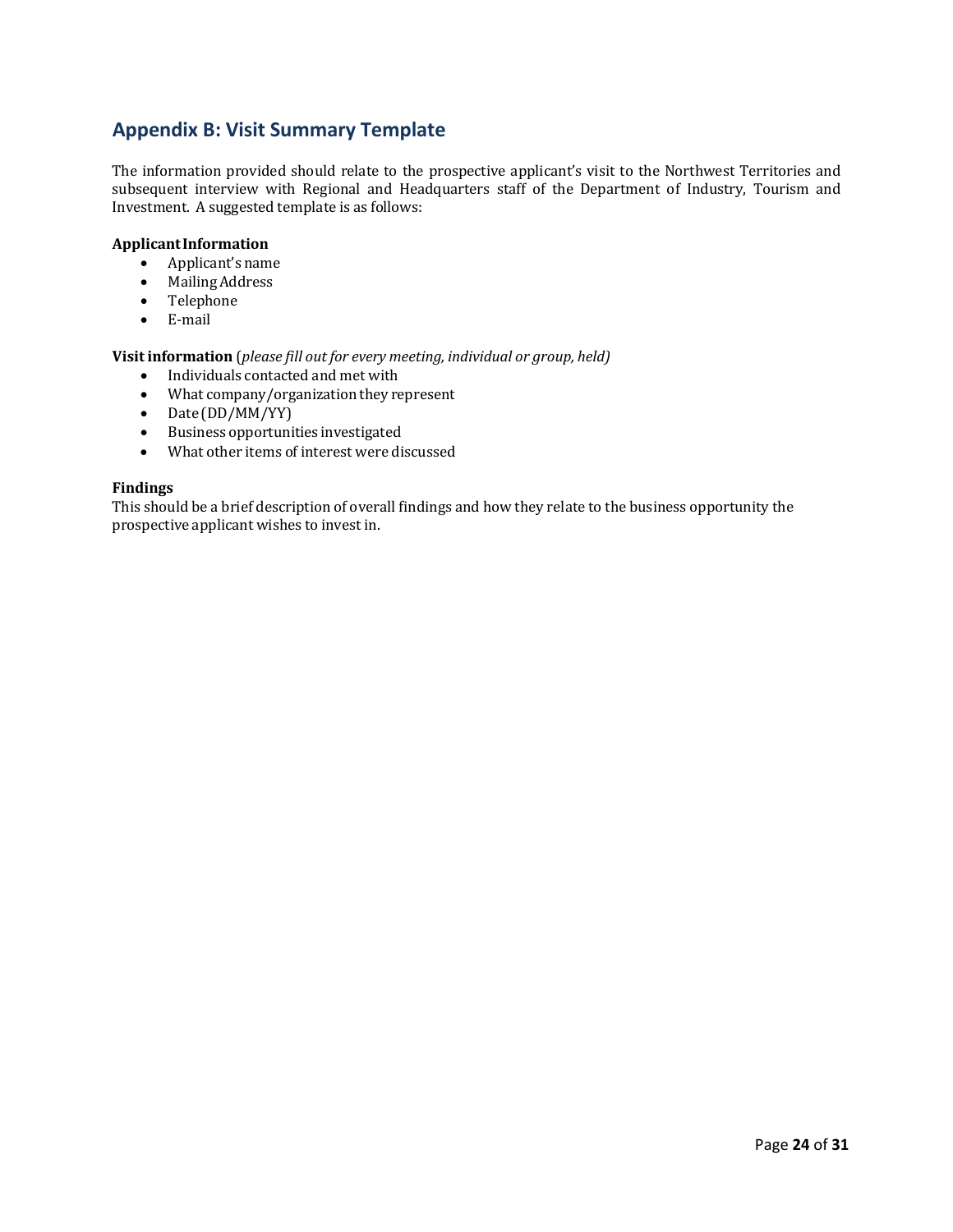# **Appendix C: Purchase of an Existing Business (If Applicable)**

When purchasing an existing business in the Northwest Territories it must have been in continuous operation by the same owner for the previous three (3) years. The number of jobs in the business and the wages associated with those jobs cannot be lowered when the business is purchased. As well, prospective applicants must:

- Identify how the business will be improved, upgraded and/or expanded; and<br>• Identify how the business will generate a profit.
- Identify how the business will generate a profit.

Eligible investments toward improving, upgrading and/or expanding a business may include new capital purchases and equipment, leasehold improvements, introductions of new technology, job creation, etc. This may also include creating new employment, investing in improvements and/or upgrades to the business, introducing new products and/or services, etc.

Establishing a new location of an existing business will not be considered as an eligible improvement or expansion. As well, improvement/expansion does not include regular operating expenses such as recurring inventory, wages, rent, utilities, or maintaining the same levels of marketing or advertising expenses, legal or professional fees, business licences, etc.

Please note that the Government of the Northwest Territories reserves the right to request a full business valuation assessment. The assessment must be completed by an independent chartered business valuator and be included with the business plan. When requested, an application will be considered incomplete and will not be evaluated until the business valuation assessment has been submitted.

Copies of the following documents must be supplied:

- Most recent two (2) years of financial statements for the existing business including balance sheets and income statements;
- Copy of the business' most recent T4 summary;
- Documentation showing the business' current owners and ownership structure, such as a share registry and incorporation documents;
- Copy of the Northwest Territories business licence;
- Evidence that efforts have been made to establish a fair market value for the business. Provide a description of due diligence performed and negotiations with the vendor to arrive at the final purchase price. If a business valuation has been completed by a professional, submit the report; and
- Purchase agreement or memorandum of understanding to purchase an existing business.

Please note that the Government of the Northwest Territories reserves the right to request any additional documentation deemed necessary to properly asses the eligibility of an application to purchase an existing business.

The following are not considered eligible investments when purchasing an existing business:

- Cash and/or working capital;
- Wage payments made to the prospective applicant and their family members, if applicable; and
- <span id="page-26-0"></span>• Any investment(s) or financial expenditures made prior to the date of the invitation to apply.

Franchises may be considered if they meet the same criteria as noted above and are well-established.

The Nominee Program is based on the expectation of a long-term intention to operate a business in the Northwest Territories. The Nominee Program and/or Immigration, Refugees and Citizenship Canada may verify that the business is active at any time until a decision is reached regarding the Permanent Residency application by a prospective applicant.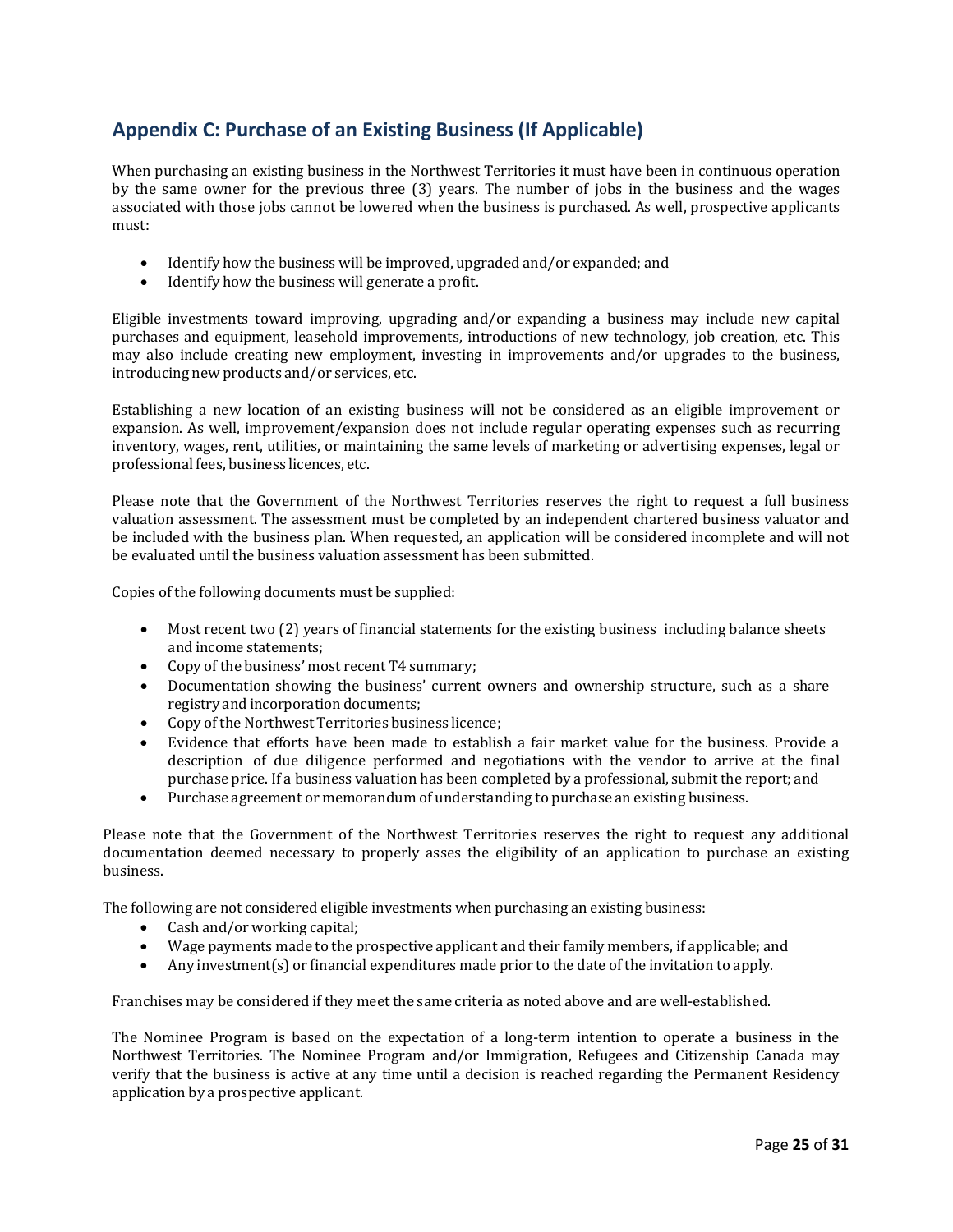# **Appendix D: Business Plan Considerations**

The business plan must be a coherent and considered plan for successful settlement and business development in the Northwest Territories. In developing a business plan, the prospective applicant must conduct extensive research and consider relevant economic and market factors. The prospective applicant must also take into account his or her management strengths and weaknesses.

The business plan must include, but is not limited to, the following information:

- Proposed business name and a description of the business concept;
- Business ownership information partnership, proprietorship, corporation, franchise, acquisition;<br>• Proposed industry/sector, applicants must indicate the:
- Proposed industry/sector, applicants must indicate the:<br>  $\circ$  industry sector code(s) that best relates to their pro
	- industry sector code(s) that best relates to their proposed investment (per the North American Industry Classification (NAICS); and
	- $\circ$  Occupation code(s) that best relate to their experience and skill level (per the National Occupation Classification (NOC) system.
- Proposed location for the business (e.g., city/town);
- Plans for establishing residence in the Northwest Territories;
- Management contribution the prospective applicant will make with respect to the proposed business (e.g., sales, distribution, production, research and development, etc.) noting that the prospective applicant is expected to be an active, on the ground, owner/operator of the business;
- Proposed investment amount and detail of how it will be spent;<br> $\circ$  Note that applicant and family member's salaries are in
	- Note that applicant and family member's salaries are ineligible expenses towards the overall required eligible investment.
- Three (3) years of forecasted financial information that includes, but is not limited to, the following information:
	- o Income statements;
	- o Balance sheets;
	-
	- $\circ$  Detailed monthly cash flow for year one (1);<br> $\circ$  Detailed yearly cash flows for years two (2) a Detailed yearly cash flows for years two  $(2)$  and three  $(3)$ ; and
	- o Substantiation for all forecasted financial data.
- Number of jobs to be created for Northwest Territories residents;
	- $\circ$  Business plans must include the applicant's plan to hire a minimum of one (1) full-time employee and one (1) part-time employee if the business is to be located within the corporate boundaries of Yellowknife, Northwest Territories; or
	- $\circ$  One (1) full-time or two (2) part-time employees if the business is to be located outside of the corporate boundaries of Yellowknife.
- Significant local market research performed supporting the feasibility of your business plan and overall economic viability of your business.
- Any additional supporting market analysis (SWOT analysis, etc.);
- The name, organizations, mailing addresses, telephone numbers, and e-mail addresses of contracted professional business service providers whom the prospective applicant has contacted and/or with whom the prospective applicant has established an active working relationship or paid contractual agreement; and
- A summary of the people contracted or consulted with in the preparation and/or compilation of the business plan, including the name, organization name, mailing address, e-mail address and telephone number of each.

The Nominee Program recognizes that the business plan is a business proposal and it is therefore likely and expected that market conditions and opportunities may change over the course of the application process. However, it is necessary that an applicant ensure that the information provided in their business plan is reflective of current market conditions at the time of submission. It is important to note that the profitability of the business plan will not be evaluated; rather the Nominee Program will assess the feasibility demonstrated throughout the business plan.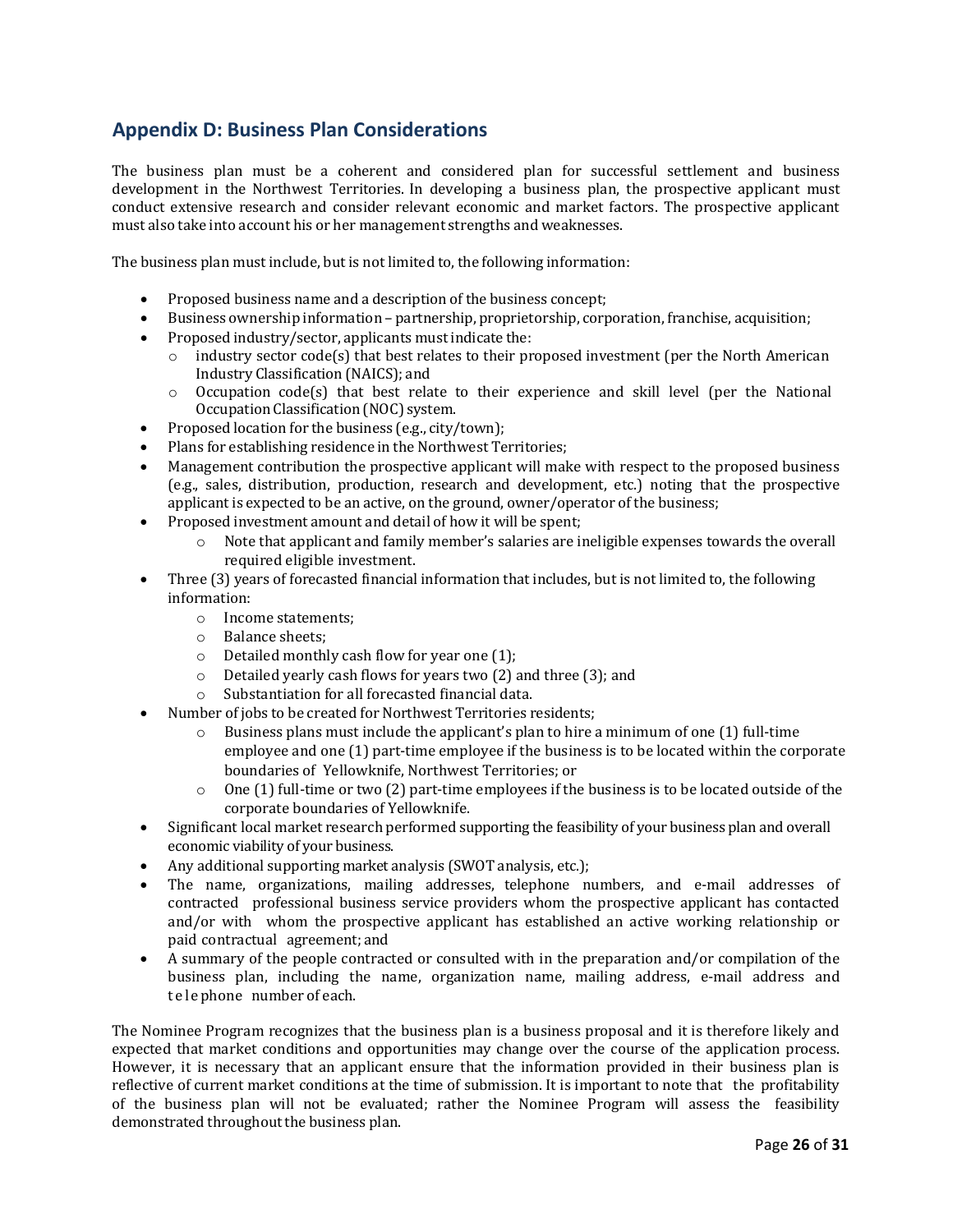<span id="page-28-0"></span>The Nominee Program expects that a prospective applicant has complete knowledge of his or her business plan. In the event that the prospective applicant is unaware of his or her business plan contents, the application may be denied.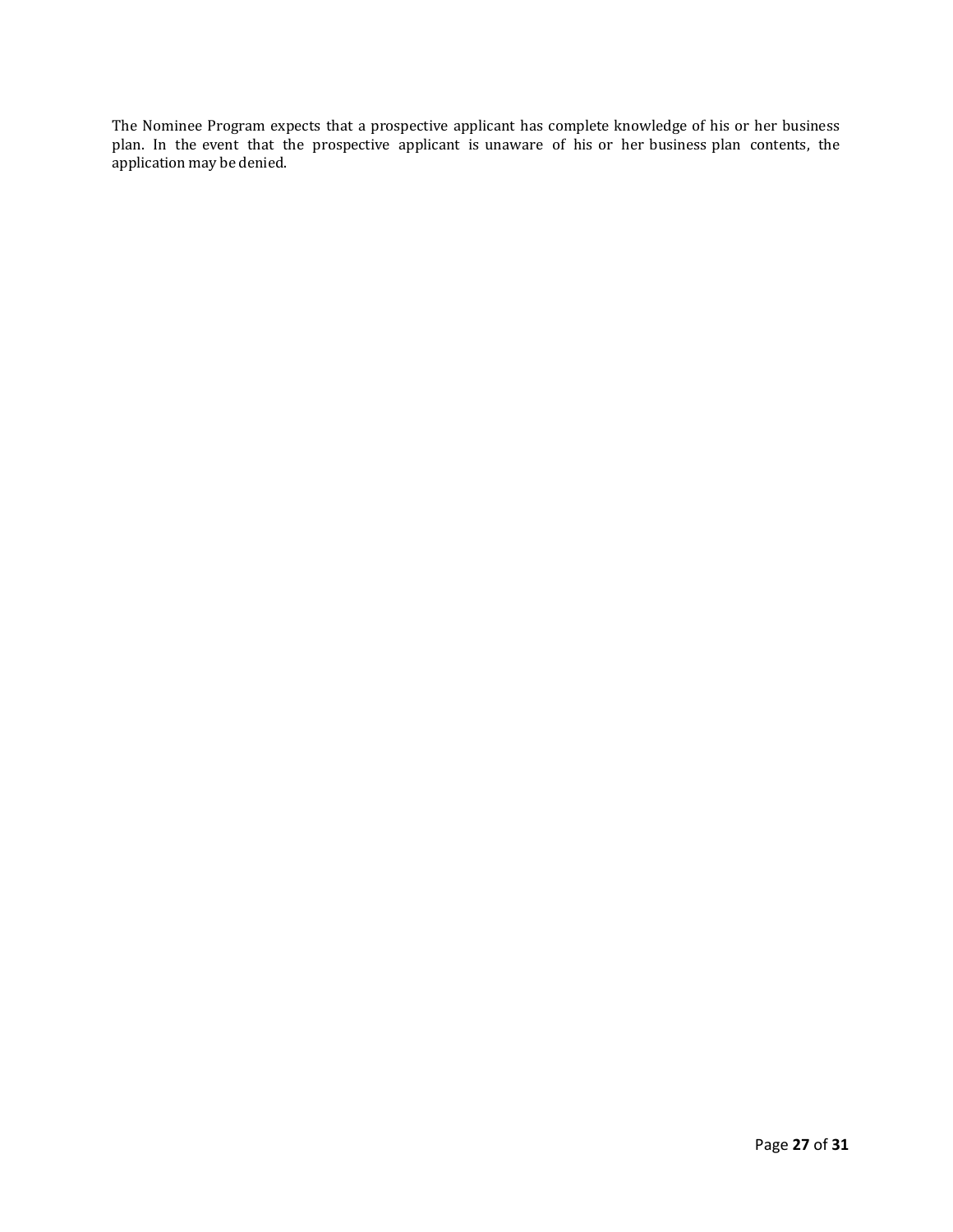# **Appendix E: Third Party Financial Verification**

Applicants must upload a complete NTNP-04: Personal Statement of Net Worth and Third Party Financial Verification Report with their Formal Application Submission in their online NTNP account. . The *Third Party Financial Verification Report* is a required part of the application. The Nominee Program uses a third party Financial Service Provider for financial verification support.

Failure to provide satisfactory evidence to verify your personal net worth, the source of funds and the legal accumulation of funds will result in the denial of your application.

It is the responsibility of the applicant to provide all requested documentation to the third party financial service provider in a timely manner, as to ensure that the *Third Party Financial Verification Report* will be completed in accordance with the application deadline.

The cost of preparation of the *Third Party Financial Verification Report* is not included in the application fee and it is the responsibility of the prospective applicant to pay this cost directly to the Financial Service Provider. The Department of Industry, Tourism and Investment is not responsible for the cost of preparation of the *Third Party Financial Verification Report*.

The *Third Party Financial Verification* process is as follows:

- Applicants who have been formally invited to apply to the Nominee Program will be assigned a file number in their letter of invitation;
- Only prospective applicants who have received a file number will be accepted for review by a Financial Service Provider;
- The Nominee Program will identify a list of the Financial Service Providers the Applicant may use;
- Applicants must contact their preferred approved Financial Service Provider within one (1) month of receiving their letter of invitation;
- Once the Financial Service Provider has been identified, the applicant must submit all required documentation directly to the Financial Service Provider. All assets and liabilities and their accumulation must be identified, accompanied by supporting documentation including statements, bank account information, and property evaluations;
- Applicants must prove the legal accumulation of funds that comprise their net worth;
- An applicant must provide his or her consent for the Financial Service Provider to share a copy of the *Third Party Financial Verification Report* with the Nominee Program; and
- Upon completion of the review, the Financial Service Provider will provide the *Third Party Financial Verification Report* to both the Nominee Program and the applicant for their Formal Application Submission.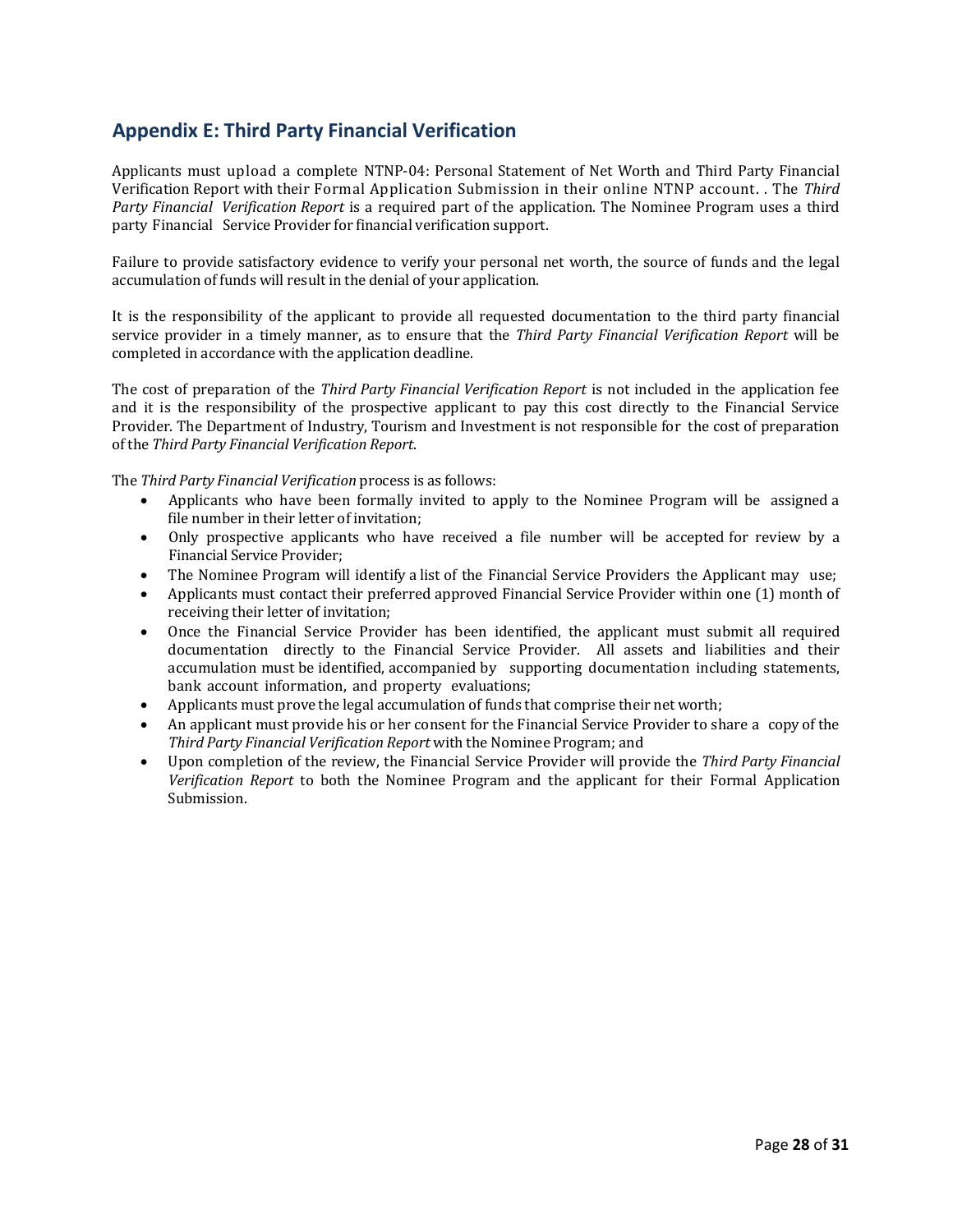# <span id="page-30-0"></span>**Appendix F: List of Ineligible Businesses**

The following businesses are considered ineligible under the Nominee Program Business Stream:

- Restaurants proposed within the city limits of Yellowknife;
- Seasonal businesses operational for less than six (6) months per year;
- Bed and Breakfasts;
- Property Management;
- Real Estate Development;
- Home based businesses;
- Non-profit organizations and associations;
- Any business that has the same listed head office as another registered business;
- Payday loan, cheque cashing, money changing and cash machine businesses;
- Pawnbrokers;
- Businesses previously owned or operated in the last five (5) years by current or former Nominee Program business stream nominees;
- Any immigration linked investment scheme pursuant to *Immigration and Refugee Protection Regulations* ("IRPR"), section 87(5)(b);
- Any business where the terms of investment include a redemption option pursuant to IRPR, section 87(6)(d);
- A business that by association would tend to bring the Nominee Program or the Government of the Northwest Territories into disrepute.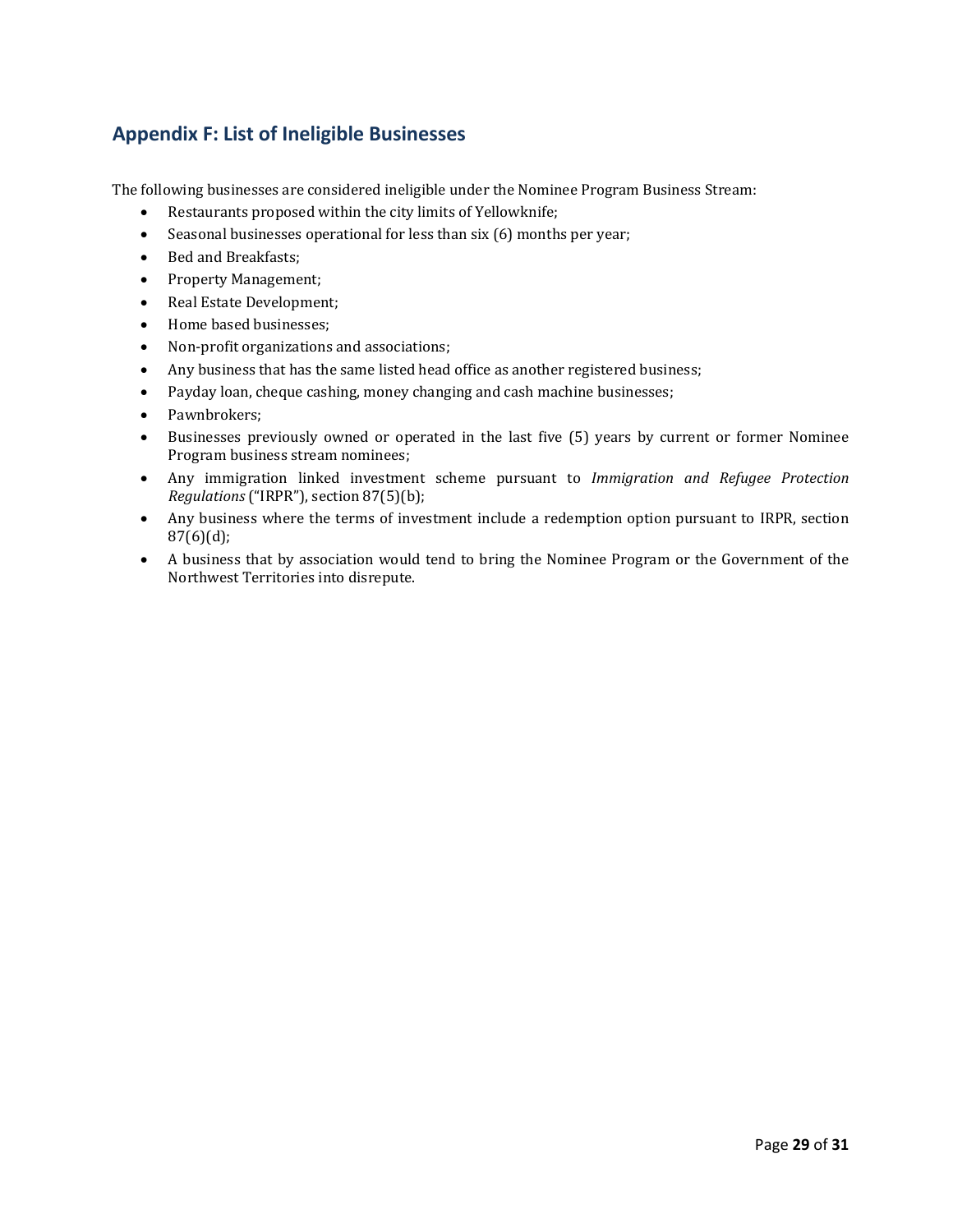# **Appendix G: List of Eligible Expenses towards the Required Investment**

The following list of expenses is eligible to be counted towards the total required eligible investment:

- Cash and working capital up to a maximum of \$10,000 (ineligible expense when purchasing an existing business – please refer to Appendix C: Purchasing an Existing Business);
- A reasonable amount of inventory required for a start-up when opening a new business;
- Four (4) months of operating expenses when opening a new business (lease, wages, utilities, advertising, etc.);
- Three (3) months of operating expenses when purchasing an existing business;
- The purchase of vehicle up to a maximum price of \$25,000;<br>• Only the established fair market value purchase price of an
- Only the established fair market value purchase price of an existing business (i.e. a purchase price established on future projections will not be eligible);
- Cost of Renovations and leasehold improvements

It is important to note that investment must be made in the Northwest Territories wherever possible. Expenses incurred by sourcing inventory, building materials, etc. will be ineligible in such cases where the materials are available in the Northwest Territories.